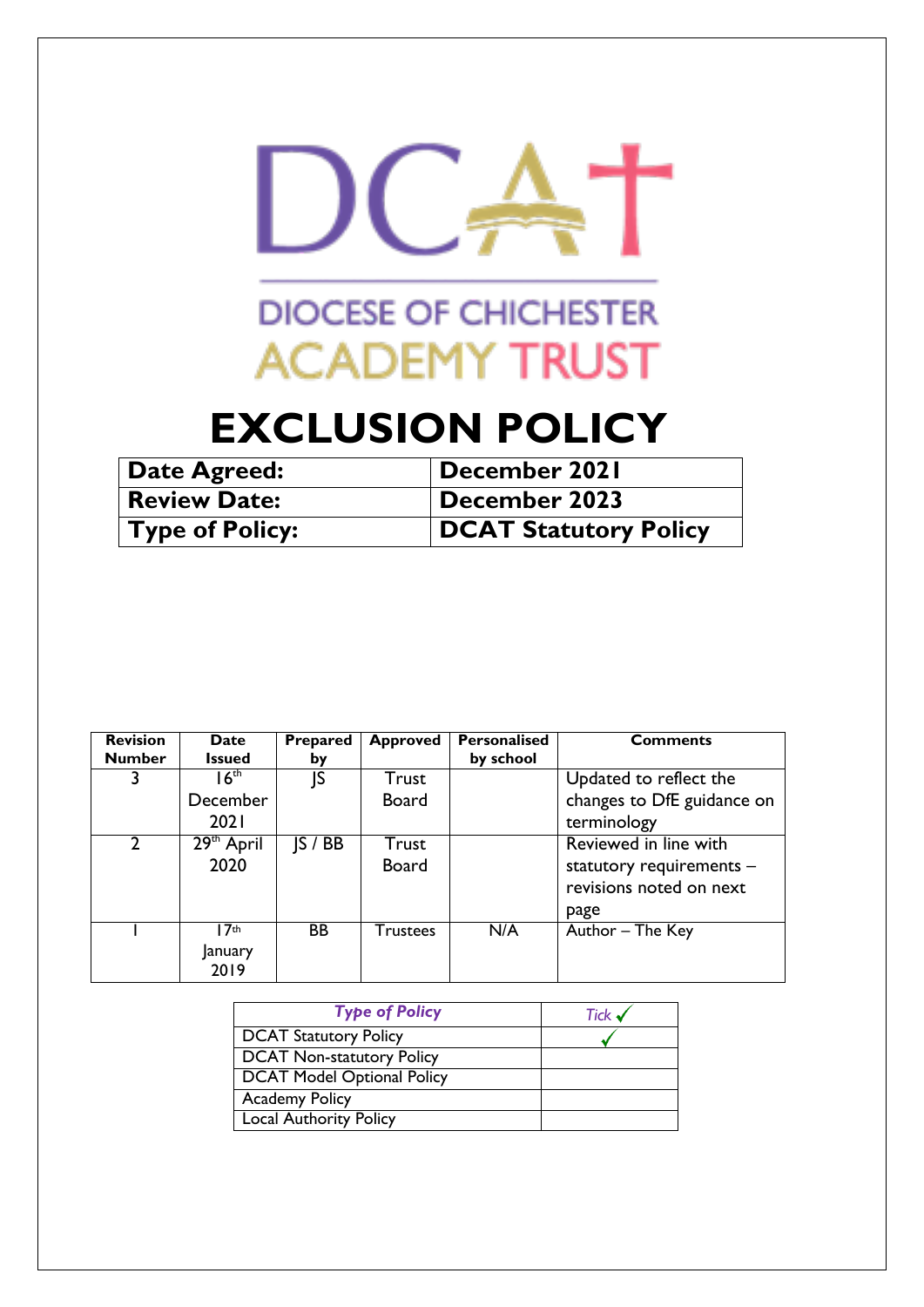### **Changes to previous document:**

The revisions to the Exclusion Policy have been made to ensure that the policy is compliant with statutory guidance terminology.

- 'Fixed Term Exclusion' changed to 'Suspension'.
- The role of the Local Authority clarified
- Clarification that papers will be sent electronically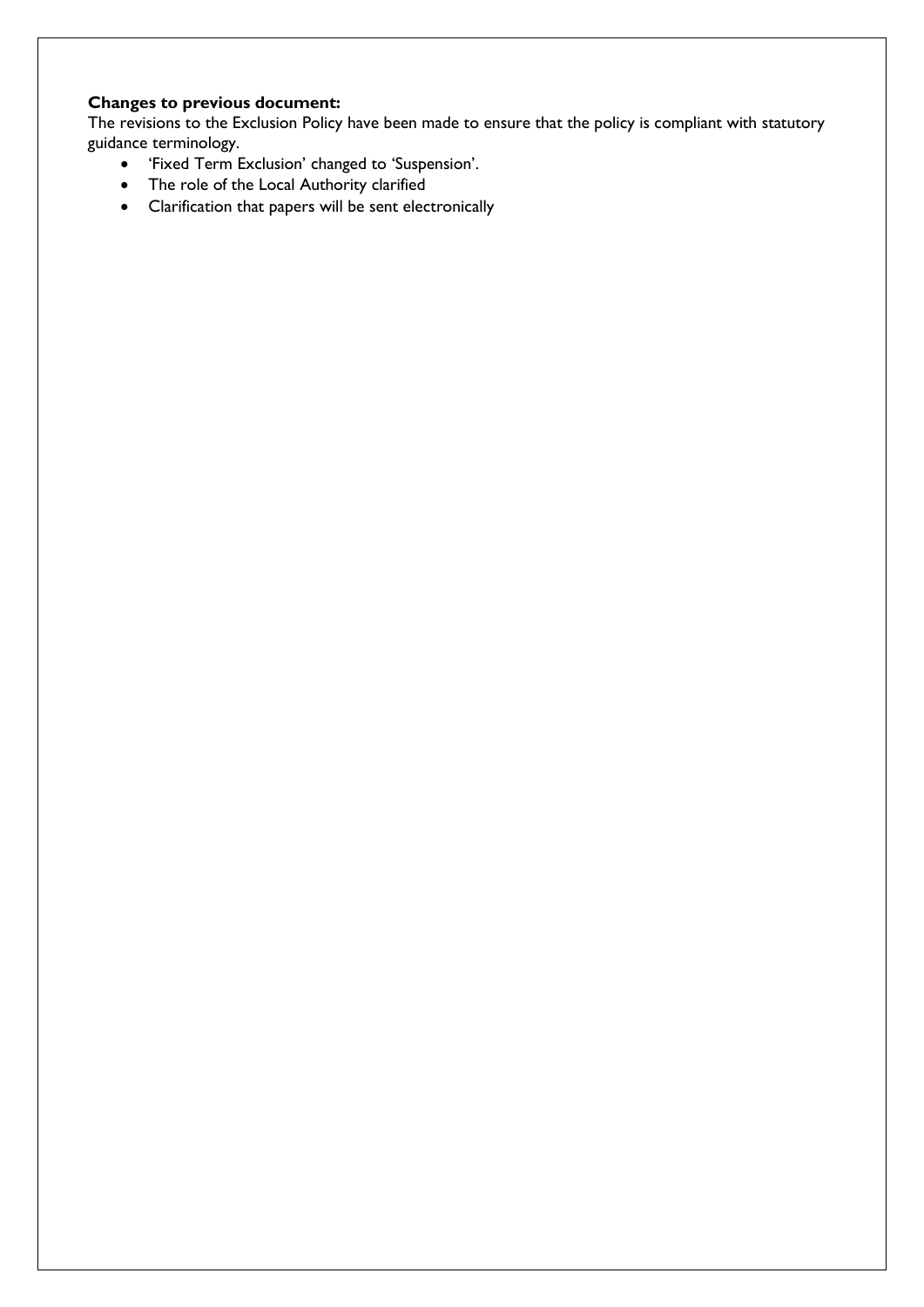### **Contents**

| Ι. |  |
|----|--|
|    |  |
|    |  |
|    |  |
|    |  |
|    |  |
|    |  |
|    |  |
|    |  |
|    |  |
|    |  |
|    |  |
|    |  |
|    |  |
|    |  |
|    |  |
|    |  |
|    |  |
|    |  |
|    |  |
|    |  |
|    |  |
|    |  |
|    |  |
|    |  |
|    |  |
|    |  |
|    |  |
|    |  |
|    |  |
|    |  |
|    |  |
|    |  |
|    |  |
|    |  |
|    |  |
|    |  |
|    |  |
|    |  |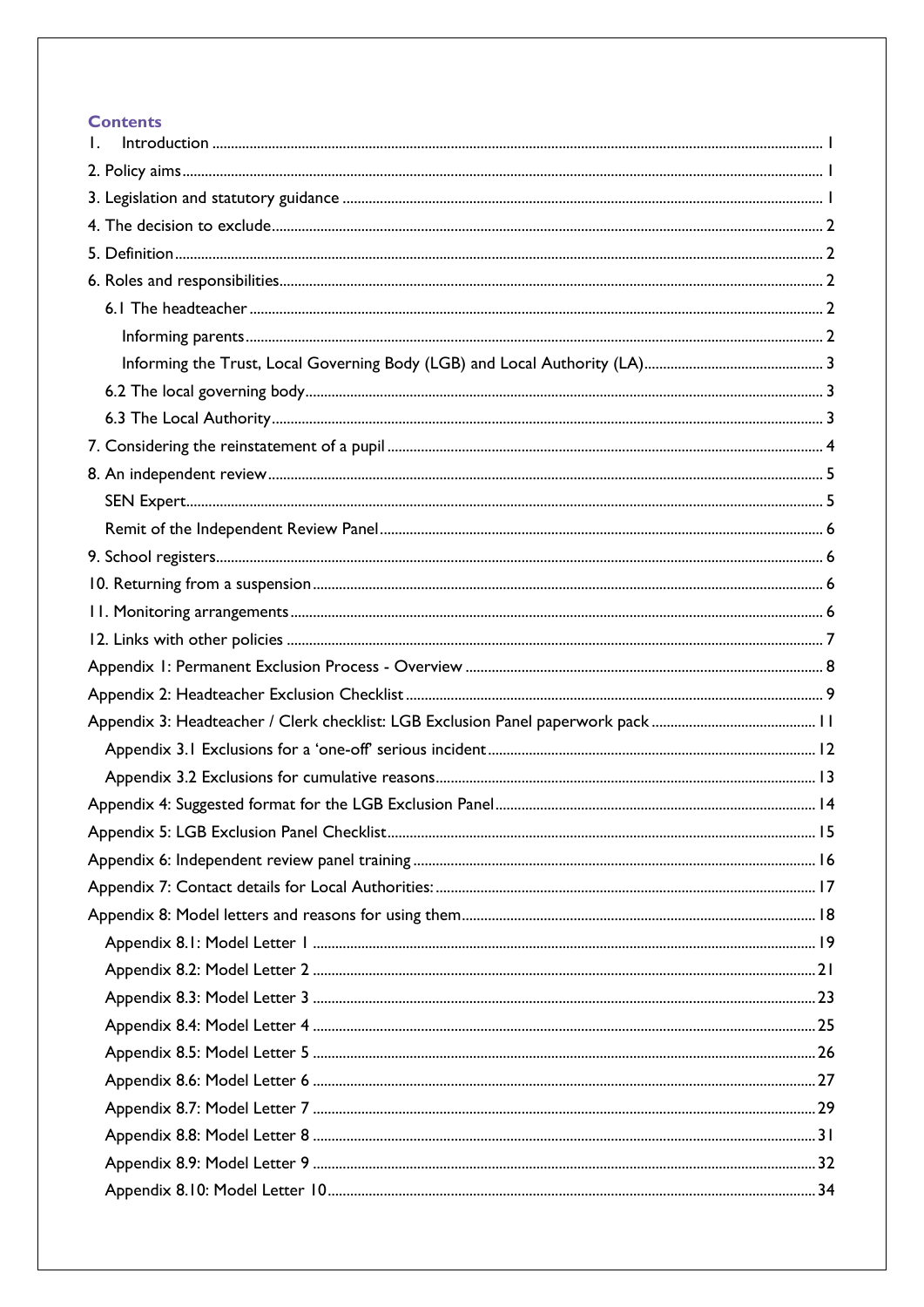# **1. Introduction**

<span id="page-3-0"></span>Our **vision** for our Trust is we exist to:

#### *Help every child achieve their God-given potential*

Our **aims** are clear. We aim to be a Trust in which:

**D**eveloping the whole child means pupils achieve and maximise their potential

**C**ontinued development of staff is valued and improves education for young people

**All schools are improving and perform above national expectations** 

**T**he distinct Christian identity of each academy develops and is celebrated

Our work as a Trust is underpinned by shared **values**. They are taken from the Church of England's vision for Education and guide the work of Trust Centre team. They are:

#### **Aspiration**

I can do all things through Christ who strengthens me (Philippians 4 vs 13).

#### **Wisdom**

Listen to advice and accept discipline, and at the end you will be counted among the wise (Proverbs 19 vs 20)

#### **Respect**

So in everything do to others what you would have them do to you (Matthew 7 vs 12)

Our vision of helping every child achieve their God-given potential is aligned with the Church of England's vision for education and is underpinned by the Bible verse from John: *I have come that they may have life, and have it to the full*.

# <span id="page-3-1"></span>**2. Policy aims**

We believe that children can achieve their full educational potential if they attend school regularly and behave well. However, we recognise that some just need support to do so.

The Trust and its schools aim to ensure that:

- a) The exclusions process is applied fairly and consistently
- b) The exclusions process is understood by all: Trustees, local governors, staff, parents and pupils
- c) Pupils in school are safe and happy
- d) Pupils do not become NEET (not in education, employment or training)

# <span id="page-3-2"></span>**3. Legislation and statutory guidance**

This policy is based on statutory guidance from the Department for Education: Exclusion from maintained [schools, academies and pupil referral units \(PRUs\) in England.](https://www.gov.uk/government/publications/school-exclusion) 

It is based on the following legislation, which outline schools' powers to exclude pupils:

- a) Section 52 of the [Education Act 2002,](http://www.legislation.gov.uk/ukpga/2002/32/section/52) as amended by the [Education Act 2011](http://www.legislation.gov.uk/ukpga/2011/21/contents/enacted)
- b) [The School Discipline \(Pupil Exclusions and Reviews\) \(England\) Regulations 2012](http://www.legislation.gov.uk/uksi/2012/1033/made)
- c) Sections 64-68 of the [School Standards and Framework Act 1998](http://www.legislation.gov.uk/ukpga/1998/31)

In addition, the policy is based on:

**DCAT Exclusions Policy – December 2021 Page 1 of 34**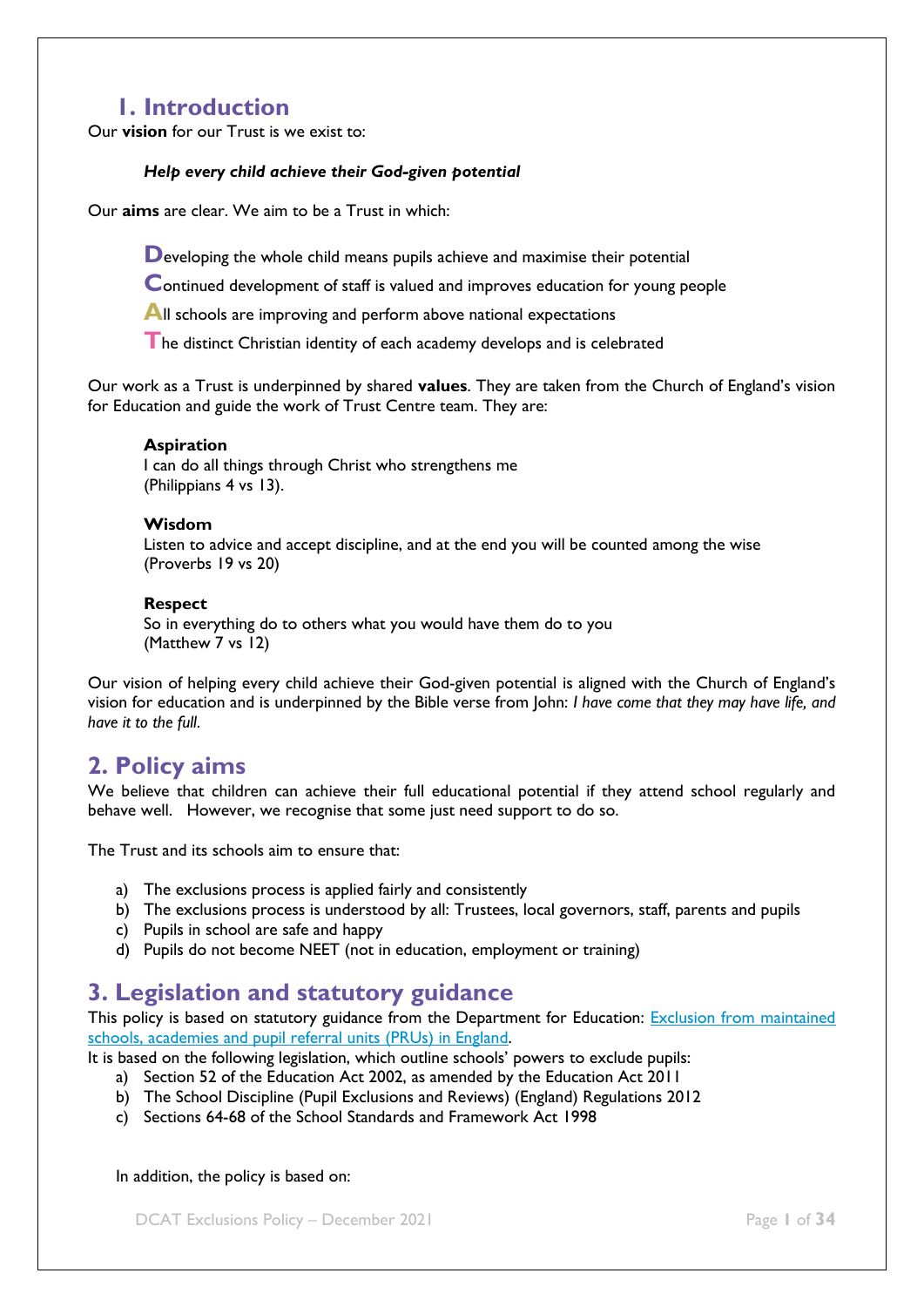- a) Part 7, chapter 2 of the Education [and Inspections Act 2006,](http://www.legislation.gov.uk/ukpga/2006/40/part/7/chapter/2) which looks at parental responsibility for excluded pupils
- b) Section 579 of the **Education Act 1996**, which defines 'school day'
- c) The [Education \(Provision of Full-Time Education for Excluded Pupils\) \(England\) Regulations 2007,](http://www.legislation.gov.uk/uksi/2007/1870/contents/made) as amended by [The Education \(Provision of Full-Time Education for Excluded Pupils\) \(England\)](http://www.legislation.gov.uk/uksi/2014/3216/contents/made)  [\(Amendment\) Regulations 2014](http://www.legislation.gov.uk/uksi/2014/3216/contents/made)

This policy complies with our funding agreement and articles of association.

# <span id="page-4-0"></span>**4. The decision to exclude**

Only the headteacher, or acting headteacher, can exclude a pupil from school. A permanent exclusion will be taken as a last resort.

We recognise that off-rolling is unlawful. Ofsted defines off-rolling as:

"*…the practice of removing a pupil from the school roll without a formal, permanent exclusion or by encouraging a parent to remove their child from the school roll, when the removal is primarily in the interests of the school rather than in the best interests of the pupil.*"

We are committed to following all statutory exclusions procedures to ensure that every child receives an education in a safe and caring environment.

A decision to exclude a pupil will be taken only:

- a) In response to serious or persistent breaches of the school's behaviour policy, **and**
- b) If allowing the pupil to remain in school would seriously harm the education or welfare of others

Before deciding whether to exclude a pupil, either permanently or for a fixed period, the headteacher will:

- a) Consider all the relevant facts and evidence, including whether the incident(s) leading to the exclusion were provoked
- b) Allow the pupil to give their version of events
- c) Consider if the pupil has special educational needs (SEN). If the behaviour leading to the exclusion arose from an underlying special educational need or disability, or mental health need, the exclusion could be unlawful under the Equalities Act (2010). This applies to needs that have been identified or not.
- d) Headteachers should, as far as possible, avoid excluding a Looked After Child (LAC) or any pupil with an Education, Health and Care Plan (EHCP).

To support the decision making, both in substance and process, the headteacher uses a check list based on the Department for Education document (see appendix 2).

# <span id="page-4-1"></span>**5. Definition**

For the purposes of exclusions, a school day is defined as any day on which there is a school session. Therefore, INSET or staff training days do not count as a school day.

### <span id="page-4-2"></span>**6. Roles and responsibilities**

#### <span id="page-4-3"></span>**6.1 The headteacher**

#### <span id="page-4-4"></span>**Informing parents**

The headteacher will immediately provide the following information, in writing, to the parents of an excluded pupil:

- a) The reason(s) for the exclusion
- b) The length of a suspension or, for a permanent exclusion, the fact that it is permanent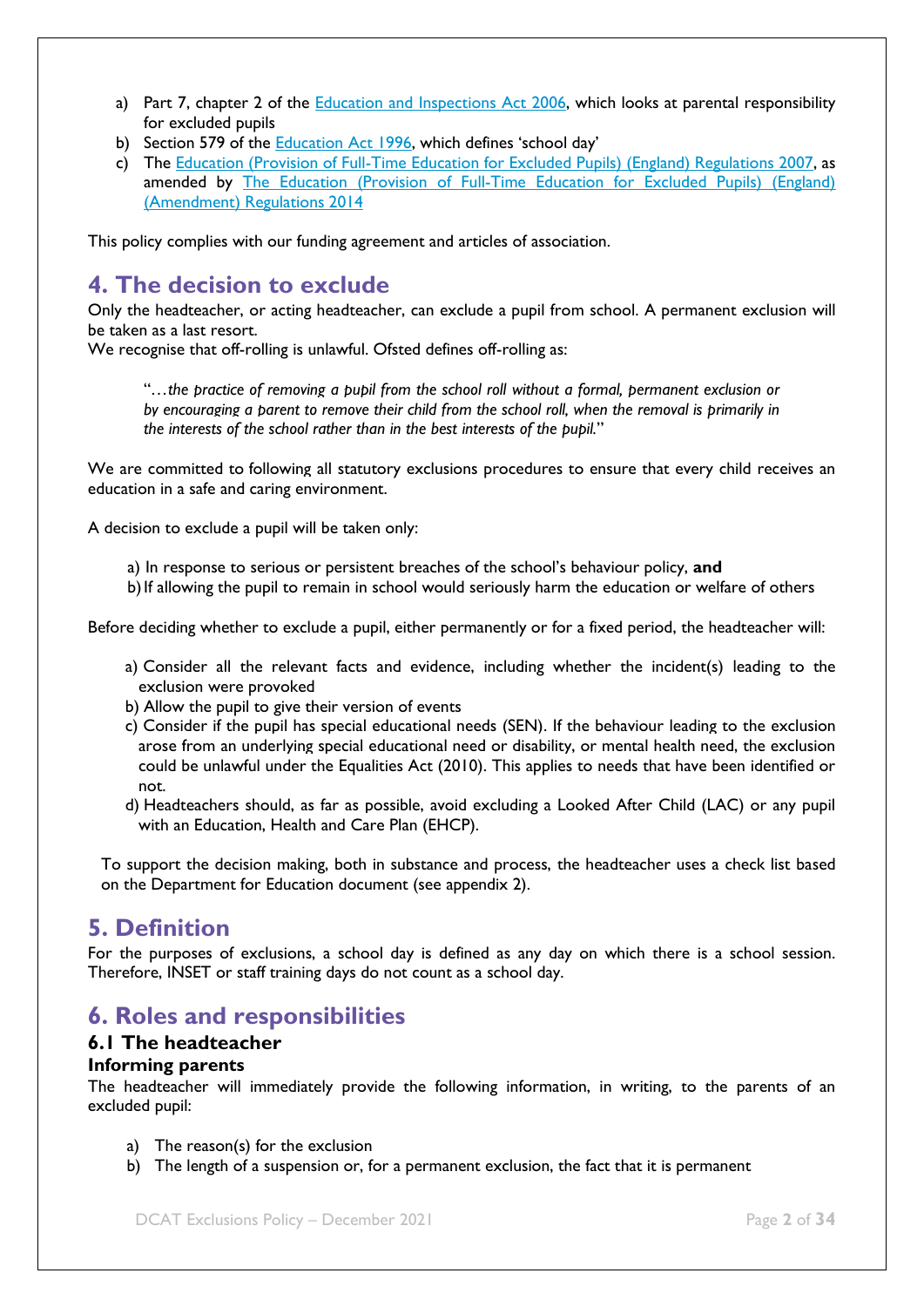- c) Information about parents' right to make representations about the exclusion to the local governing body and how the pupil may be involved in this
- d) Where there is a legal requirement for the local governing body to meet to consider the reinstatement of a pupil, and that parents have a right to attend a meeting, be represented at a meeting (at their own expense) and to bring a friend

The headteacher will also notify parents by the end of the afternoon session on the day their child is excluded that for the first 5 school days of an exclusion, or until the start date of any alternative provision where this is earlier, parents are legally required to ensure that their child is not present in a public place during school hours without a good reason. Parents may be given a fixed penalty notice or prosecuted if they fail to do this.

If alternative provision is being arranged, the following information will be included when notifying parents of an exclusion:

- a) The start date for any provision of full-time education that has been arranged
- b) The start and finish times of any such provision, including the times for morning and afternoon sessions, where relevant
- c) The address at which the provision will take place
- d) Any information required by the pupil to identify the person they should report to on the first day

Where this information on alternative provision is not reasonably ascertainable by the end of the afternoon session, it may be provided in a subsequent notice, but it will be provided no later than 48 hours before the provision is due to start. The only exception to this is where alternative provision is to be provided before the sixth day of an exclusion, in which case the information can be provided with less than 48 hours' notice with parents' consent.

### <span id="page-5-0"></span>**Informing the Trust, Local Governing Body (LGB) and Local Authority (LA)**

The headteacher will immediately notify DCAT and the LGB of any fixed term or permanent exclusions. A copy of the letter should be emailed to [contact@dcat.academy](mailto:contact@dcat.academy) and to the Chair and Clerk of the LGB. The LA will be advised, via [EXN01 form- *ESCC*, Exclusion form 1(a copy can be found in [appendix 7](#page-19-0) along with the LA contact details), of the following:

- a) A permanent exclusion, including when a suspension is made permanent
- b) Exclusions which would result in the pupil being excluded for more than 5 school days (or more than 10 lunchtimes) in a term
- c) Exclusions which would result in the pupil missing a public examination

For a permanent exclusion, if the pupil lives outside the LA in which the school is located, the headteacher will also immediately inform the pupil's 'home authority' of the exclusion and the reason(s) for it without delay.

For all other exclusions, the headteacher will notify the LA once a term.

### <span id="page-5-1"></span>**6.2 The local governing body**

Responsibilities regarding exclusions is delegated to the LGB by the DCAT Trust Board. The LGB has a duty to consider the reinstatement of an excluded pupil (see section 7).

For excluded pupils in secondary schools, provision does not have to be arranged for pupils in the final year of compulsory education who do not have any further public examinations to sit.

### <span id="page-5-2"></span>**6.3 The Local Authority**

For permanent exclusions, the LA is responsible for arranging suitable full-time education to begin no later than the sixth day of the exclusion.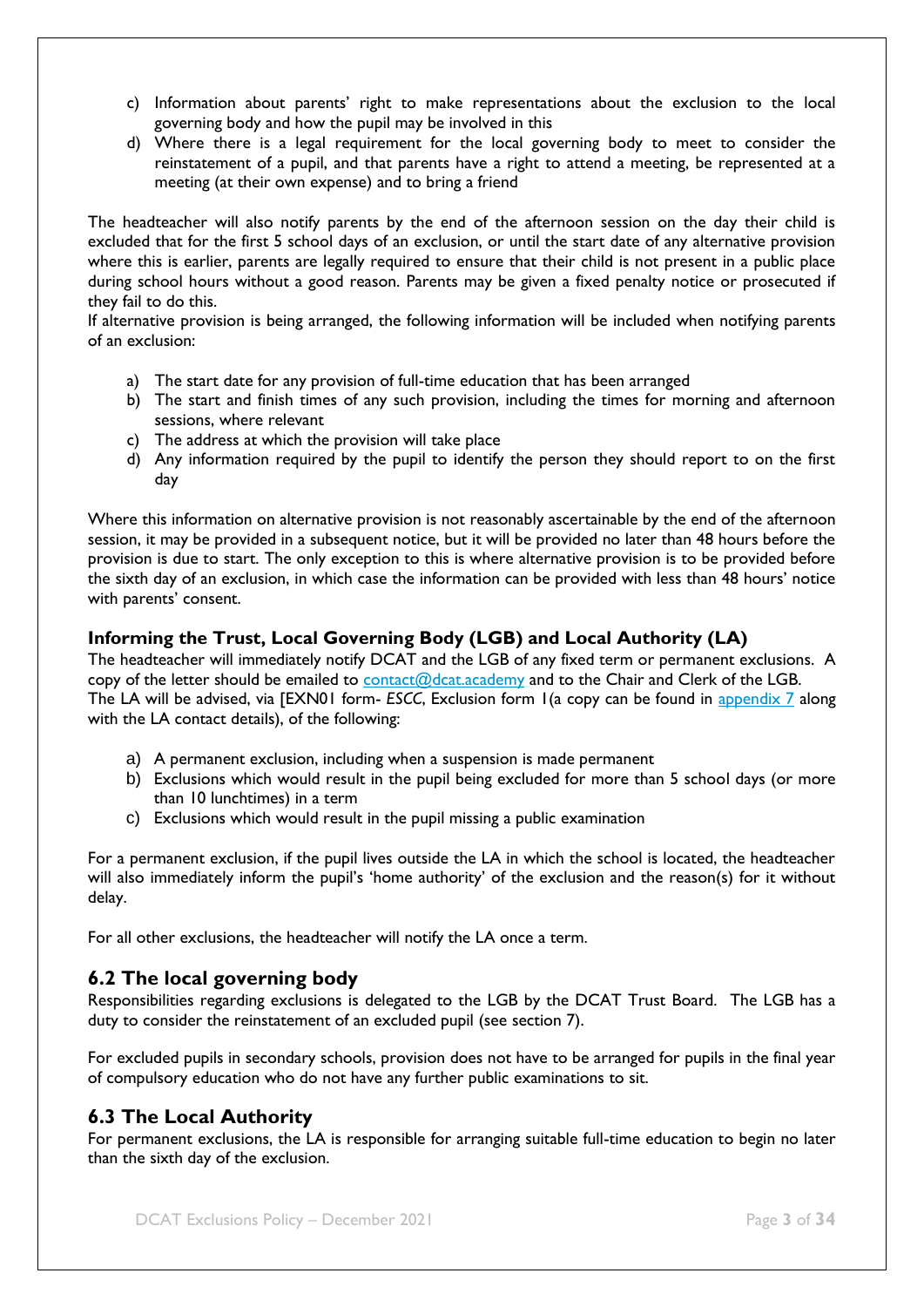# <span id="page-6-0"></span>**7. Considering the reinstatement of a pupil**

An LGB exclusion panel will be convened from 3 LGB governors who have no previous knowledge of the case. If it is not possible to convene a LGB exclusion panel from within the school's LGB then local governors from other DCAT schools will be approached to sit on the panel.

The following parties must be invited to a meeting of the LGB exclusion panel and allowed to make representations:

- parents (and, where requested, a representative or friend);
- the head teacher; and
- Parents may request that the local authority and/or the home local authority attend a meeting of the LGB exclusion panel as an observer; that representative may only make representations with the governing board's consent.

An LGB exclusion panel will consider the reinstatement of an excluded pupil within 15 school days of receiving the notice of the exclusion if:

- a) The exclusion is permanent
- b) It is a suspension which would bring the pupil's total number of school days of exclusion to more than 15 in a term
- c) It would result in a pupil missing a public examination

If requested to do so by parents, an LGB exclusion panel will consider the reinstatement of an excluded pupil within 50 school days of receiving notice of the exclusion if the pupil would be suspended from school for more than 5 school days, but less than 15, in a single term.

Where an exclusion would result in a pupil missing a public examination, an LGB exclusion panel will consider the reinstatement of the pupil before the date of the examination. If this is not practicable, the Chair of the LGB will consider the exclusion and decide whether or not to reinstate the pupil.

An LGB exclusion panel can either:

- a) Decline to reinstate the pupil, or
- b) Direct the reinstatement of the pupil immediately, or on a particular date

In reaching a decision, the LGB exclusion panel will consider whether the exclusion was lawful, reasonable and procedurally fair and whether the headteacher followed their legal duties. They will decide whether or not a fact is true 'on the balance of probabilities', which differs from the criminal standard of 'beyond reasonable doubt', as well as any evidence that was presented in relation to the decision to exclude. Notes will be taken of the meeting, and a record of evidence considered kept. The outcome will also be recorded on the pupil's educational record.

The LGB exclusion panel will notify, in writing, the headteacher, parents, the Trust and the LA of its decision, along with reasons for its decision, without delay.

Where an exclusion is permanent, the LGB exclusion panel decision will also include the following:

- a) The fact that it is permanent
- b) Notice of parents' right to ask for the decision to be reviewed by an independent review panel, and:
	- i. The date by which an application for an independent review must be made
	- ii. The name and address to whom an application for a review should be submitted
	- iii. That any application should set out the grounds on which it is being made and that, where appropriate, reference to how the pupil's SEN are considered to be relevant to the exclusion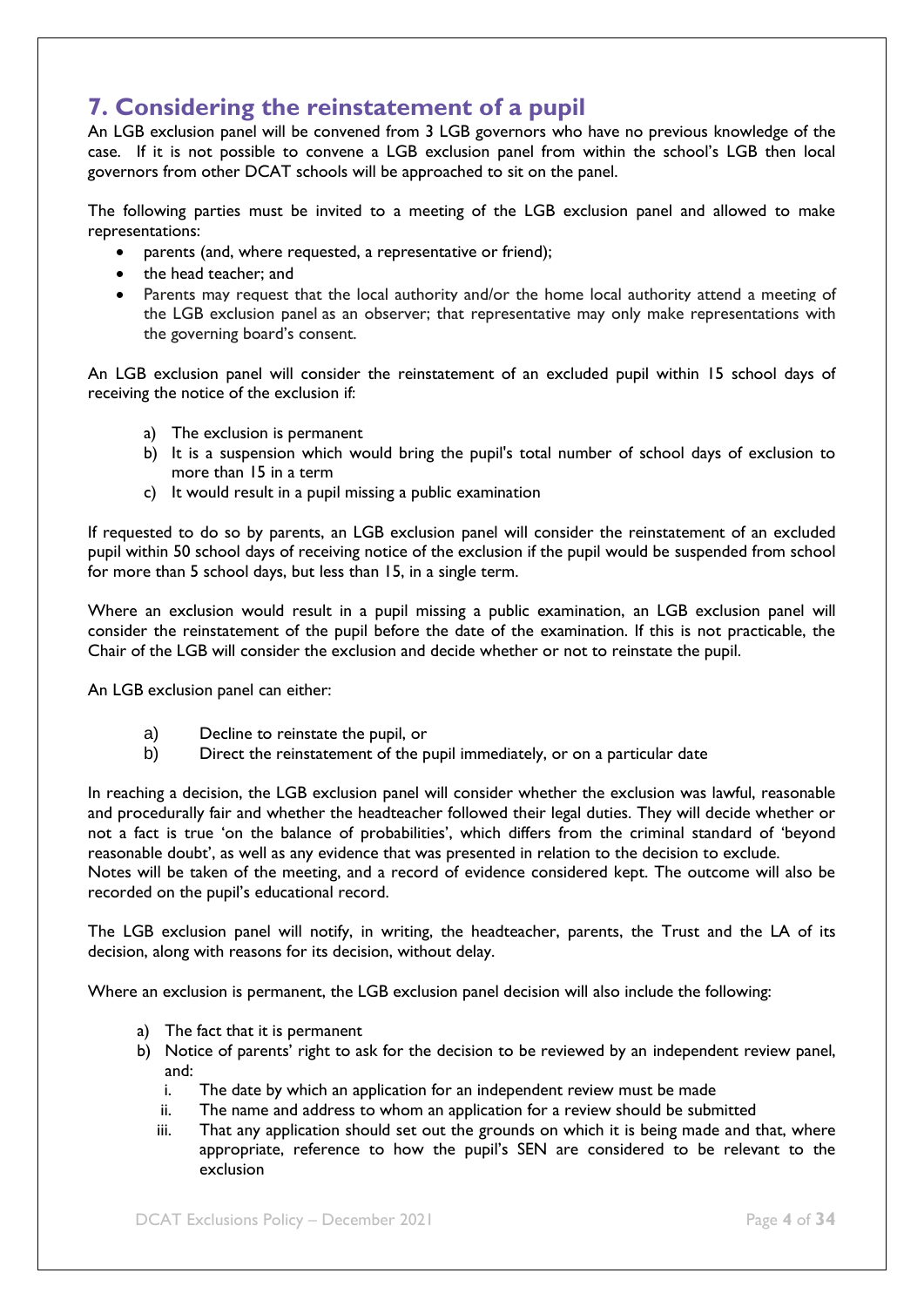- iv. That, regardless of whether the excluded pupil has recognised SEN, parents have a right to require DCAT to appoint an SEN expert to attend the review
- v. Details of the role of the SEN expert and that there would be no cost to parents for this appointment
- vi. That parents must make clear if they wish for an SEN expert to be appointed in any application for a review
- vii. That parents may, at their own expense, appoint someone to make written and/or oral representations to the panel, and parents may also bring a friend to the review
- c) That if parents believe that the exclusion has occurred as a result of discrimination, they may make a claim under the Equality Act 2010 to the first-tier tribunal (special educational needs and disability), in the case of disability discrimination, or the county court, in the case of other forms of discrimination. A claim of discrimination made under these routes should be lodged within 6 months of the date on which the discrimination is alleged to have taken place.

## <span id="page-7-0"></span>**8. An independent review**

If parents apply for an independent review, DCAT will arrange for an independent panel to review the decision of the LGB exclusion panel not to reinstate a permanently excluded pupil.

Applications for an independent review must be made within 15 school days of notice being given to the parents by LGB exclusion panel of its decision to not reinstate a pupil.

A panel of 3 members will be constituted with representatives from each of the categories below:

- a) A lay member to chair the panel who has not worked in any school in a paid capacity, disregarding any experience as a school governor or volunteer
- b) School governors who have served as a governor for at least 12 consecutive months in the last 5 years, provided they have not been teachers or headteachers during this time
- c) Headteachers or individuals who have been a headteacher within the last 5 years

A person may not serve as a member of a review panel if they:

- a) Are a Member or Trustee of DCAT, or a member of the LGB of the excluding school
- b) Are the headteacher of the excluding school, or have held this position in the last 5 years
- c) Are an employee of DCAT, unless they are employed as a headteacher at another school
- d) Have, or at any time have had, any connection with DCAT, school, LGB, parents or pupil, or the incident leading to the exclusion, which might reasonably be taken to raise doubts about their impartially
- e) Have not had the required training within the last 2 years (see appendix 6 for what training must cover)

A suitably trained clerk will be appointed to the panel.

### <span id="page-7-1"></span>**SEN Expert**

Parents have a right to request the attendance of an SEN expert at a review, regardless of whether the school recognises that their child has SEN. The SEN expert must be someone who has expertise and experience of special educational needs considered by the academy trust as appropriate to perform the functions specified in the legislation.

A person may not serve as an SEN expert if they have, or at any time have had, any connection with the academy trust, school, parents or pupil, or the incident leading to the exclusion, which might reasonably be taken to raise doubts about their ability to act impartially. However, an individual should not be assumed to have such a connection simply by virtue of the fact that they are an employee of the academy trust.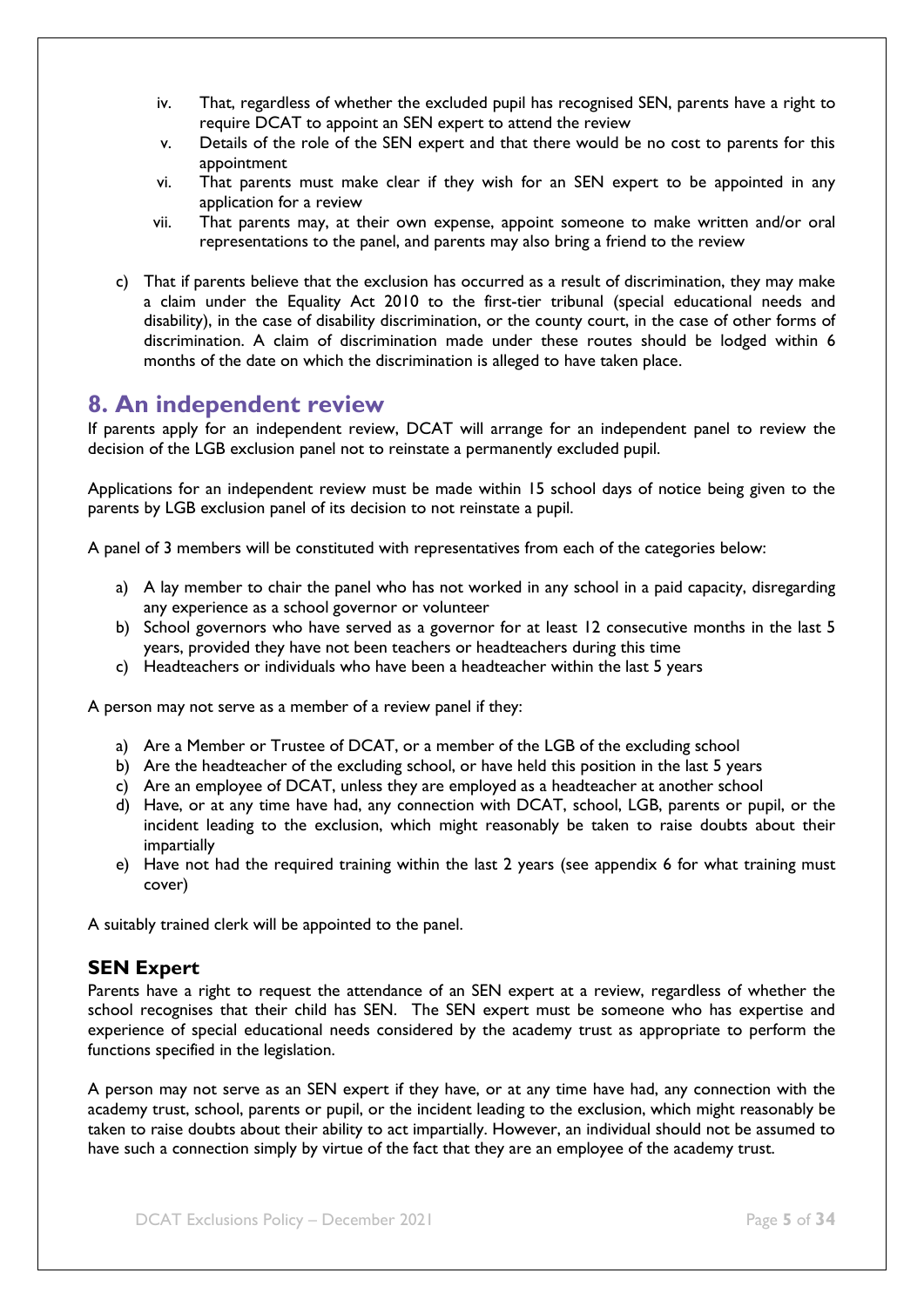Where present, the panel must seek and have regard to the SEN expert's view of how SEN might be relevant to the pupil's exclusion, for example, whether the school acted reasonably in relation to its legal duties when excluding the pupil. The focus of the SEN expert's advice should be on whether the school's policies which relate to SEN, or the application of these policies, were reasonable and procedurally fair (in line with the principles of legality, rationality and procedural propriety). If the SEN expert believes that this was not the case he/she should, where possible, advise the panel on the possible contribution which could have been made to the pupil's exclusion.

Where a SEN expert has been requested but is not present, the panel should make parents aware of their right to request that the review is adjourned until such time as an SEN expert can attend.

### <span id="page-8-0"></span>**Remit of the Independent Review Panel**

The independent panel will decide one of the following:

- a) Uphold the governing board's decision
- b) Recommend that the LGB reconsiders reinstatement
- c) Quash the governing board's decision and direct that they reconsider reinstatement (only when the decision is judged to be flawed)

The panel's decision can be decided by a majority vote. In the case of a tied decision, the chair has the casting vote.

### <span id="page-8-1"></span>**9. School registers**

A pupil's name will be removed from the school admissions register if:

- a) 15 school days have passed since the parents were notified of the exclusion panel's decision to not reinstate the pupil and no application has been made for an independent review panel, or
- b) The parents have stated in writing that they will not be applying for an independent review panel

Where an application for an independent review has been made, the LGB will wait until that review has concluded before removing a pupil's name from the register. Where alternative provision has been made for an excluded pupil and they attend it, code B (education off-site) or code D (dual registration) will be used on the attendance register. Where excluded pupils are not attending alternative provision, code E (absent) will be used.

### <span id="page-8-2"></span>**10. Returning from a suspension**

Following a suspension, a re-integration meeting will be held involving the pupil, parents, a member of senior staff and other staff, where appropriate.

The following measures may be implemented when a pupil returns from a suspension:

- a) Agreeing a behaviour contract
- b) Updating Provision map
- c) Internal isolation
- d) Involvement of external agencies including New Horizons
- e) Agreement of additional support such as play or other therapies
- f) Agreed monitoring and parent committment

### <span id="page-8-3"></span>**11. Monitoring arrangements**

The Executive Headteacher monitors the number of exclusions and reports to the Trust and LGB. They also liaise with the local authority to ensure suitable full-time education for excluded pupils. This policy will be reviewed by DCAT every two years.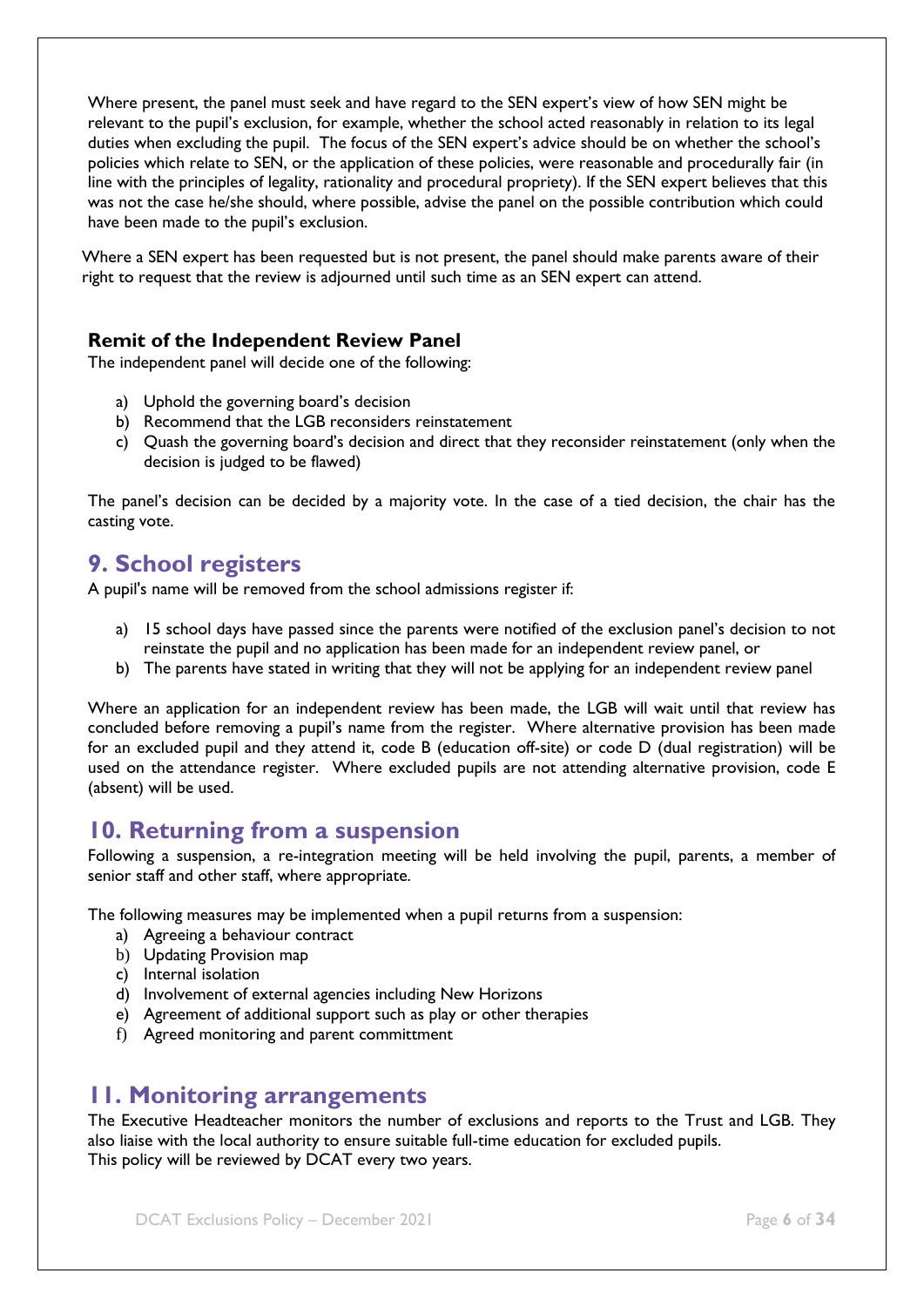# <span id="page-9-0"></span>**12. Links with other policies**

This exclusions policy is linked to individual schools:

- a) Behaviour policies
- b) SEN policies and information reports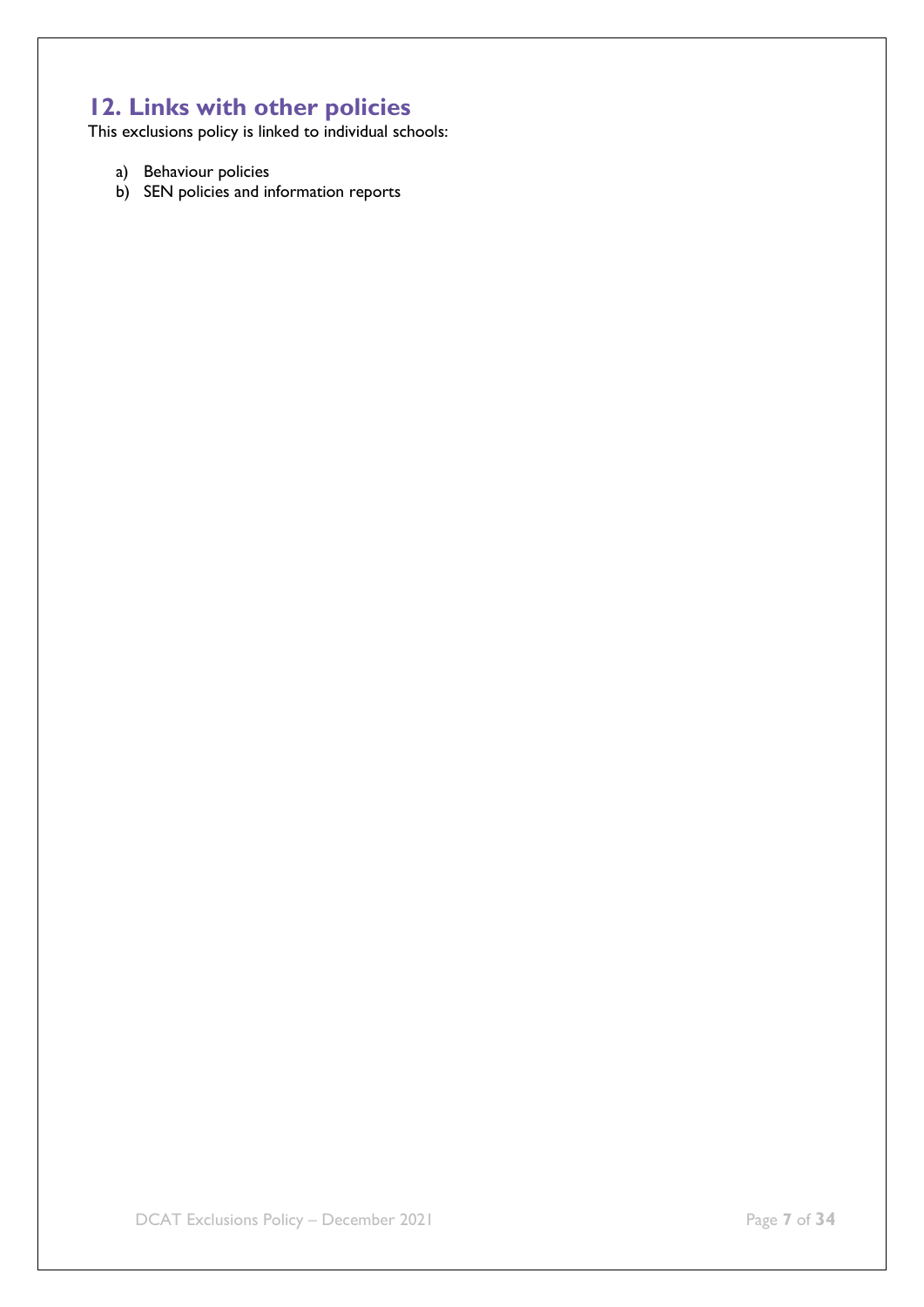<span id="page-10-0"></span>

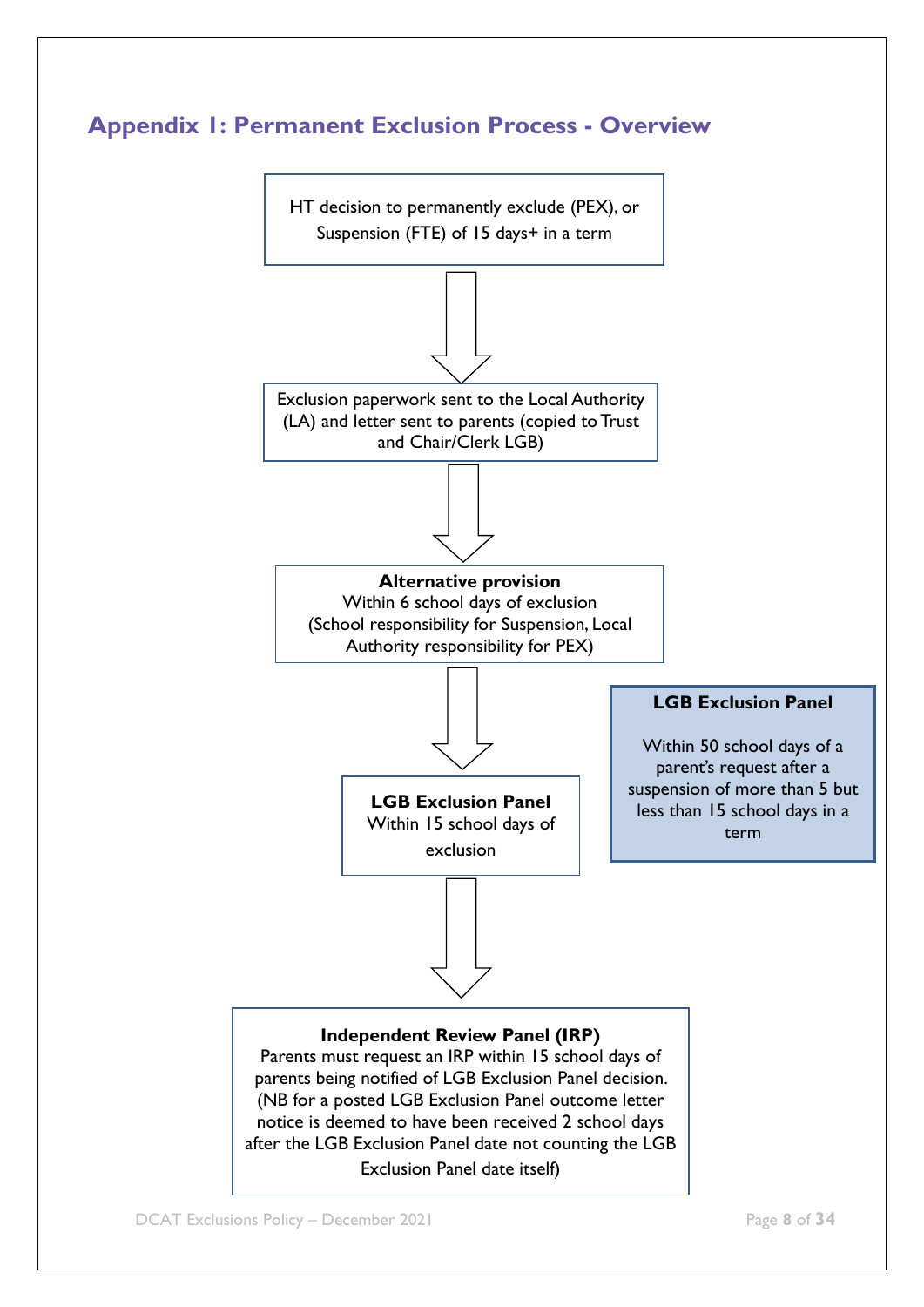# <span id="page-11-0"></span>**Appendix 2: Headteacher Exclusion Checklist**

This checklist is based on the Department for Education document: "Exclusion from maintained schools, [Academies and pupil referral units in England](https://www.gov.uk/government/publications/school-exclusion)" It is used as a good practice guide and references the guidance where appropriate. It helps ensure fair, considered, evidence based decisions.

|    | Consideration                                                                                                                                                                                                                                                                                                                                                                                                                   | Comment/Evidence |
|----|---------------------------------------------------------------------------------------------------------------------------------------------------------------------------------------------------------------------------------------------------------------------------------------------------------------------------------------------------------------------------------------------------------------------------------|------------------|
| Ι. | 'Informal' or 'unofficial' exclusions, such as sending pupils home to<br>'cool off, are unlawful, regardless of whether they occur with the<br>agreement of parents or carers. Any exclusion of a pupil, even for<br>short periods of time, must be formally recorded (para.14).                                                                                                                                                |                  |
| 2. | The law does not allow for extending a suspension or 'converting' a<br>suspension into a permanent exclusion. In exceptional cases, usually<br>where further evidence has come to light, a further suspension may<br>be issued to begin immediately after the first period ends; or a<br>permanent exclusion may be issued to begin immediately after the<br>end of the fixed period. (para 3)                                  |                  |
| 3. | Where practical, head teachers should give pupils an opportunity to<br>present their case (para.17). Interview the pupil, in the presence of<br>another adult, taking notes of questions asked and answers given,<br>using the pupil's own words.                                                                                                                                                                               |                  |
| 4. | If the pupil is able to do so, ask for a written account of the incident -<br>if the pupil is too upset to do this at the time, ask for this as soon as<br>possible after the incident - if the pupil refuses to give a written<br>account, note the refusal.                                                                                                                                                                   |                  |
| 5. | Get written statements from adults or any other pupils involved in, or<br>witnesses to, the incident - ensure these are done as soon after the<br>incident as possible and that they are attributed, signed and dated -<br>anonymity should not be routine nor automatic. (para.118 refers to<br>witness statements for an Independent Review Panel but it would also<br>be good practice for Governors Disciplinary hearings). |                  |
| 6. | Take in to account any contributing factors that might be identified.<br>For example, where the pupil has suffered bereavement, has mental<br>health issues or has been subject to bullying (para.18).                                                                                                                                                                                                                          |                  |
| 7. | Consider whether the pupil's behaviour was a serious or persistent<br>breach of the school's discipline policies and (this is a two-part test<br>which must be met for every exclusion) whether allowing the pupil to<br>remain in school would affect the education or welfare of the pupil or<br>of others in the school (para.16);                                                                                           |                  |
| 8. | Consider whether the pupil has a Statement of SEN (paras.11,23-25),<br>is a looked- after child (paras.23-25), is from an ethnic minority group<br>(paras.21-22), or has any other issues which may have affected his/her<br>behaviour on this particular occasion;                                                                                                                                                             |                  |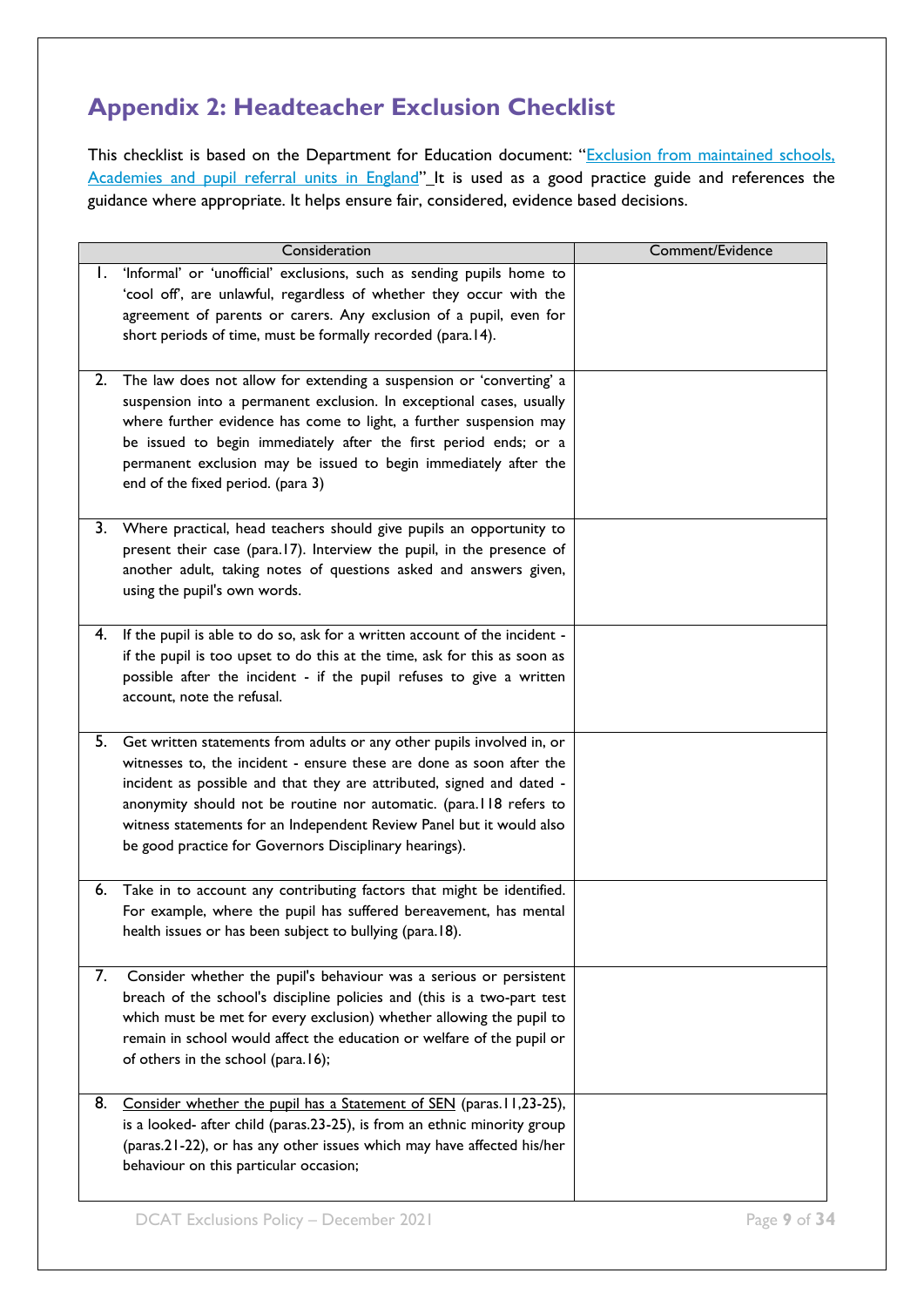| 9. | Consider whether there is any discrimination under the Equality Act<br>2010 (paras.9-11);                                                                                                                                                                                                                 |  |
|----|-----------------------------------------------------------------------------------------------------------------------------------------------------------------------------------------------------------------------------------------------------------------------------------------------------------|--|
|    | 10. Consider the support given to the pupil by the school to address any<br>behavioural issues (para.19);                                                                                                                                                                                                 |  |
|    | 11. Consider whether all reasonable alternative strategies to exclusion<br>have been tried:                                                                                                                                                                                                               |  |
|    | 12. If appropriate, consult with others (e.g. SENDAR, Specialist Teaching<br>Service, Social Workers, Exclusions officers or any other relevant<br>professionals) but not anyone, such as a member of the school's<br>governing body, who may later take part in the statutory review of<br>the decision. |  |

Once the decision to exclude has been made the head teacher:

- a) must notify the parents, without delay and ideally by telephone, of the period of the exclusion and the reasons for it (para.26)
- b) must provide information in writing to the parents, without delay, confirming the exclusion and providing all necessary information (paras.27-39)
- c) must, for a permanent exclusion, tell the LA without delay (para.40), by completing the appropriate paperwork (including the requested supporting documentation)
- d) must, for suspension and permanent exclusions, ensure the exclusion is logged correctly on SIMS, giving details of start date, end date and reason
- e) must inform the Local Governing Board of the exclusion so that any necessary meeting can be arranged within the statutory time limits (para.40 and para.55)
- f) should make arrangements for the pupil to receive homework during the exclusion period and set these out in the exclusion letter (para.50-51) - it is good practice for there to be a named contact given in the exclusion letter so that parents know who to talk to if there are any problems with these arrangements
- g) should, if an Exclusion Panel meeting is necessary, prepare paperwork for the Clerk to circulate to all parties (para.61)
- h) should consider arrangements for reintegrating the pupil at the end of the exclusion period, bearing in mind that conditions cannot be imposed on the return to school (para.13)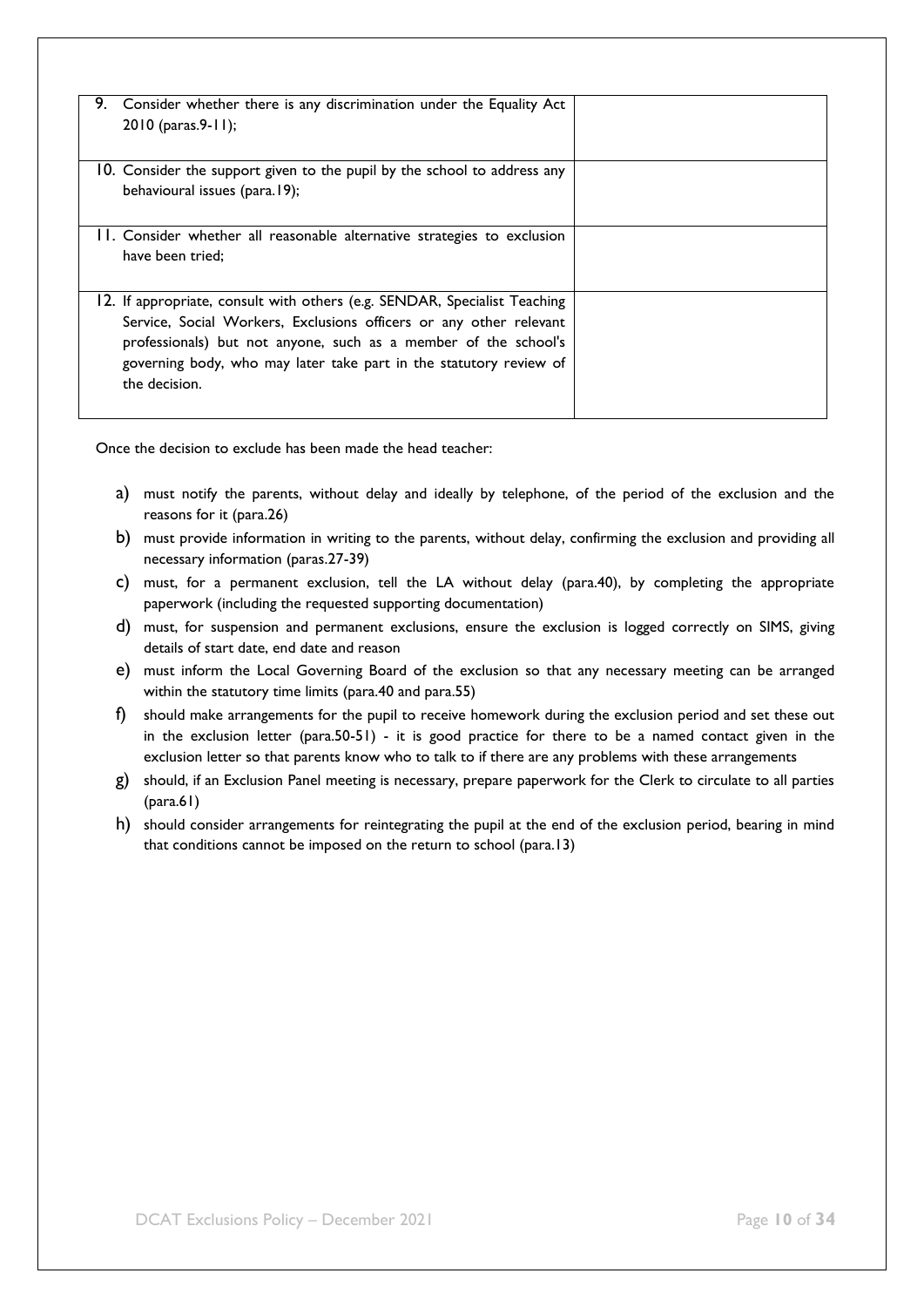# <span id="page-13-0"></span>**Appendix 3: Headteacher / Clerk checklist: LGB Exclusion Panel paperwork pack**

It is important that the LGB Exclusion Panel provides all parties with a fair hearing and that the rules of natural justice are adhered to. The case should be clearly presented and evidence is produced.

The LGB Exclusion Panel pack containing all written material from the school and parents MUST be distributed to the LGB Exclusion Panel members (Governors, parents and any LA representation) 3-5 school days before the LGB Exclusion Panel date to allow for preparation and the option to take legal advice if so desired. If the parents have been unable to meet this deadline and present evidence at the meeting, it is recommended that the information is admitted. The Panel could take a short recess to read the material before proceeding with the meeting.

#### **Please note that the Exclusion Panel packs will be circulated electronically.**

#### **What evidence should be presented by the school?**

The evidence that should be provided is different if the permanent exclusion is for a 'one-off' serious incident compared to cumulative reasons. The tables below show the evidence required for each.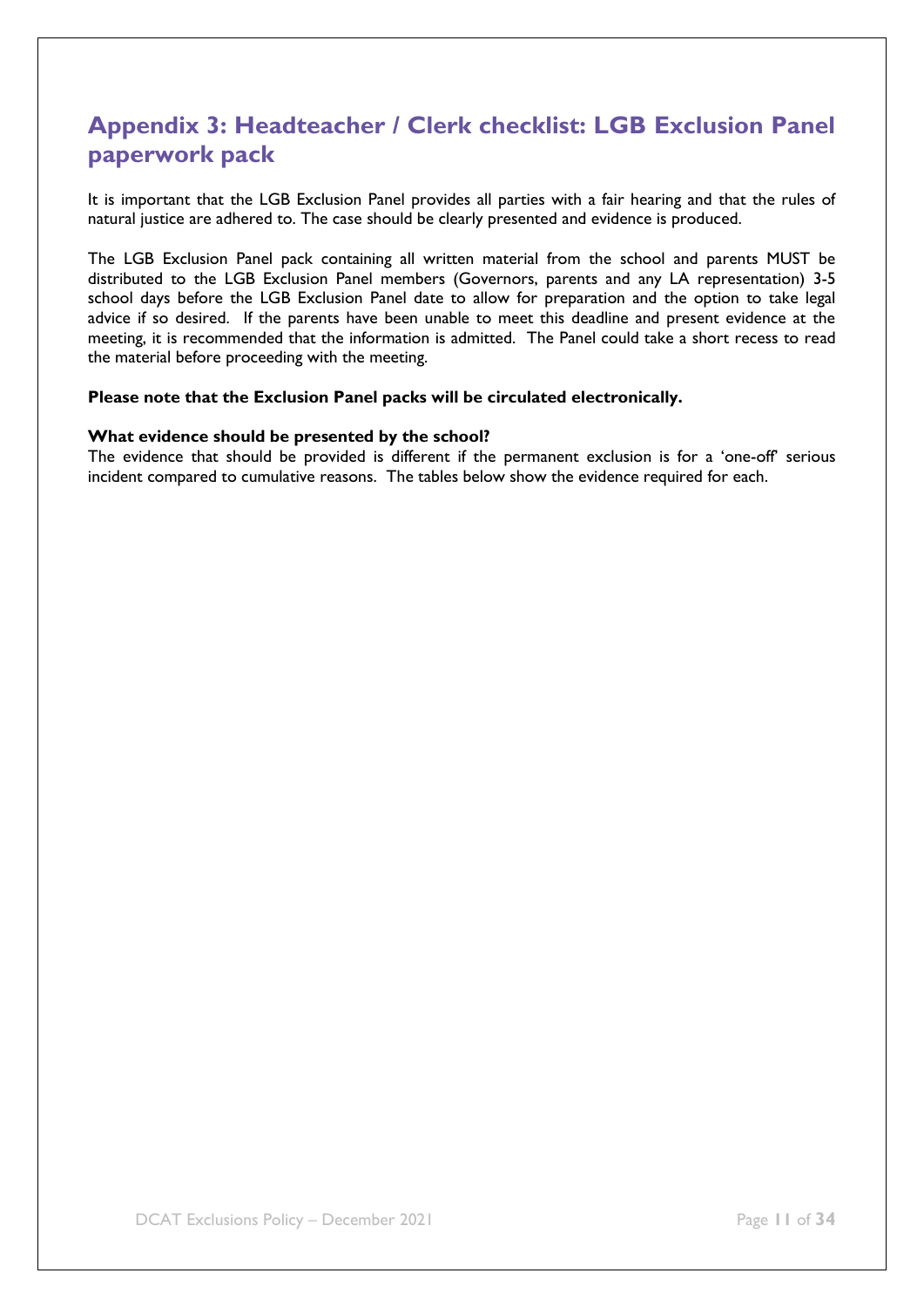# <span id="page-14-0"></span>**Appendix 3.1 Exclusions for a 'one-off' serious incident**

| <b>Type of evidence</b>                                                                                                                 | or x | <b>Should this be provided?</b>                                                                                                                                              |
|-----------------------------------------------------------------------------------------------------------------------------------------|------|------------------------------------------------------------------------------------------------------------------------------------------------------------------------------|
| Details of the incident in question                                                                                                     |      | Must be provided                                                                                                                                                             |
| Witness statements, including the<br>excluded pupil, signed and dated<br>(these can be dictated and then signed<br>by the young person) |      | Must be provided. Where a pupil has<br>refused the opportunity to provide a<br>statement, evidence of doing so<br>should be provided to confirm the<br>opportunity was given |
| Behaviour log and details of previous<br>incidents                                                                                      |      | Should not be provided, as this<br>could influence the Panel. Please<br>check whether this is in fact a<br>one-off exclusion.                                                |
| Attendance record                                                                                                                       |      | Should not be included as it is<br>not relevant                                                                                                                              |
| Reports of professionals involved with<br>the pupil                                                                                     |      | Should not be included as it is<br>not relevant for a one-off<br>incident                                                                                                    |
| Details of any SEN the pupil may have                                                                                                   |      | Must be provided                                                                                                                                                             |
| Details of any disability the pupil may<br>have                                                                                         |      | Must be provided                                                                                                                                                             |
| Academic reports                                                                                                                        |      | Should not be included as it is<br>not relevant                                                                                                                              |
| Early Help Plan                                                                                                                         |      | <b>Must NOT be included</b>                                                                                                                                                  |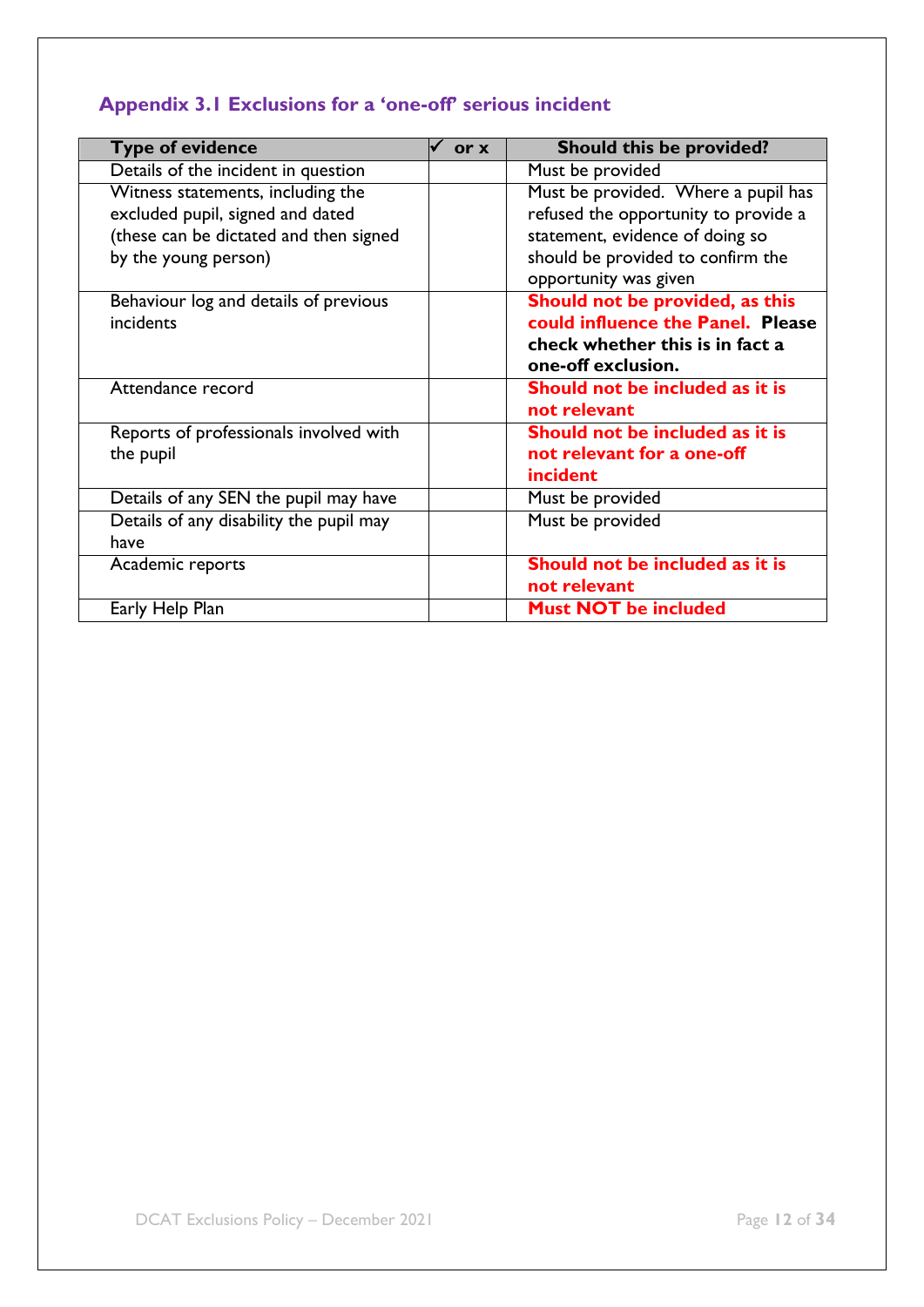# <span id="page-15-0"></span>**Appendix 3.2 Exclusions for cumulative reasons**

| <b>Type of evidence</b>                                                                                                                                     | $\checkmark$ or x | <b>Should this be provided?</b>                                                                                                                                                                                                                      |
|-------------------------------------------------------------------------------------------------------------------------------------------------------------|-------------------|------------------------------------------------------------------------------------------------------------------------------------------------------------------------------------------------------------------------------------------------------|
| Details of the incidents in question                                                                                                                        |                   | Must be provided                                                                                                                                                                                                                                     |
| Statement from the excluded pupil,<br>signed and dated<br>(these can be dictated and then<br>signed by the young person)                                    |                   | Must be provided for the final incident,<br>should be provided for previous<br>incidents. Where a pupil has refused<br>the opportunity to provide a<br>statement, evidence of doing so should<br>be provided to confirm the<br>opportunity was given |
| Witness statements, signed and<br>dated<br>(these can be dictated and then<br>signed by the young person)                                                   |                   | Must be provided for the final incident,<br>should be provided for previous<br>incidents                                                                                                                                                             |
| Behaviour log and details of<br>previous incidents                                                                                                          |                   | Must be provided                                                                                                                                                                                                                                     |
| Attendance record                                                                                                                                           |                   | Should not be included as it is not<br>relevant                                                                                                                                                                                                      |
| Details of support provided to the<br>pupil (e.g. Additional Needs Plan,<br>Provision map etc.). The impact of<br>the support should have been<br>evaluated |                   | Must be provided                                                                                                                                                                                                                                     |
| Reports of professionals involved<br>with the pupil                                                                                                         |                   | Must be provided                                                                                                                                                                                                                                     |
| Details of any SEN the pupil may<br>have                                                                                                                    |                   | Must be provided                                                                                                                                                                                                                                     |
| Details of any disability the pupil<br>may have                                                                                                             |                   | Must be provided                                                                                                                                                                                                                                     |
| Academic reports                                                                                                                                            |                   | Should not be included as it is not<br>relevant                                                                                                                                                                                                      |
| Early Help Plan                                                                                                                                             |                   | <b>Must NOT be included</b>                                                                                                                                                                                                                          |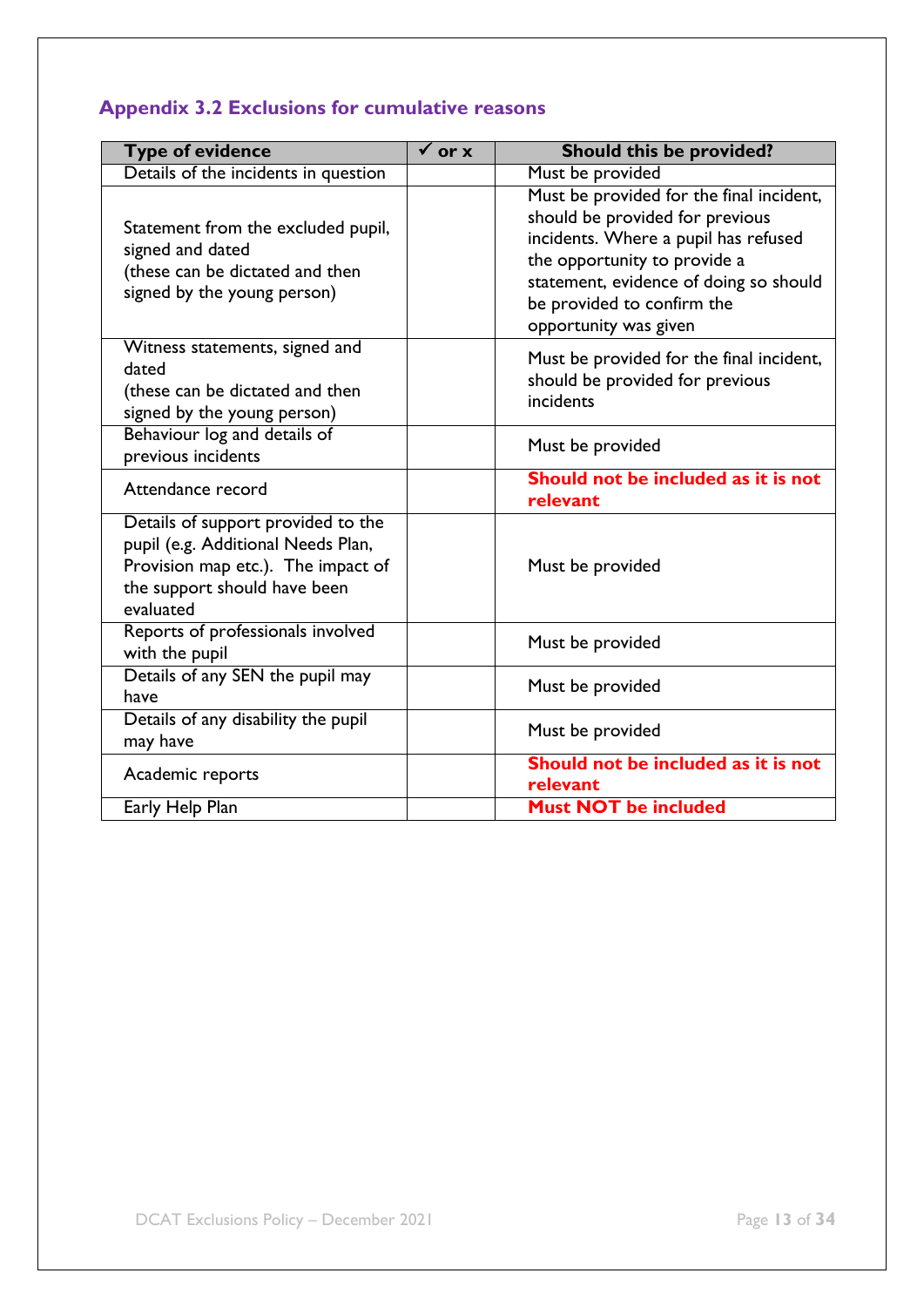# <span id="page-16-0"></span>**Appendix 4: Suggested format for the LGB Exclusion Panel**

The LGB Exclusion Panel should ensure that a proper agenda for its meetings is prepared. The agenda can be flexible to meet the needs of attendees but it is important that the final three points occur in this order at the end of the agenda. **It is suggested that the agenda is included within the pack sent to governors, parents and the LA and a copy given to the Headteacher.**

The agenda should cover the following:

- The Chair welcomes and introduces all parties
- The headteacher puts the case for exclusion
- The parents, panel members and LA representative (when present) may question the head teacher
- The parents (and/or excluded young person where age-appropriate) make their case for reinstatement
- The headteacher, panel members and LA representative (when present) may question the parents
- The LA representative (when present) makes a statement.
- The parents, headteacher and panel may question the LA representative (when present)
- The headteacher makes his/her concluding remarks
- The parents (and/or excluded young person where age-appropriate) make their concluding remarks
- The Chair of the panel concludes this part of the meeting and advises the parents/child that they will receive the decision of the governors in writing within 24 hours.
- At the end of the LGB Exclusion Panel, the panel members must ensure that all other parties have withdrawn before making a decision in private.
- **The panel can either decide to reinstate the pupil, immediately or on a given date, or decline to reinstate the pupil**

Where a LGB Exclusion Panel has been held to consider a permanent exclusion, the school must advise the Local Authority within 24 hours of the decision taken by the LGB Exclusion Panel whether to reinstate the pupil or not.

Following all LGB Exclusion Panels, the school should inform the Local Authority of the decision, preferably with a copy of the letter that has been sent to parents. This letter should include the reasons for the decision, with enough detail to enable all parties to understand why the decision was made.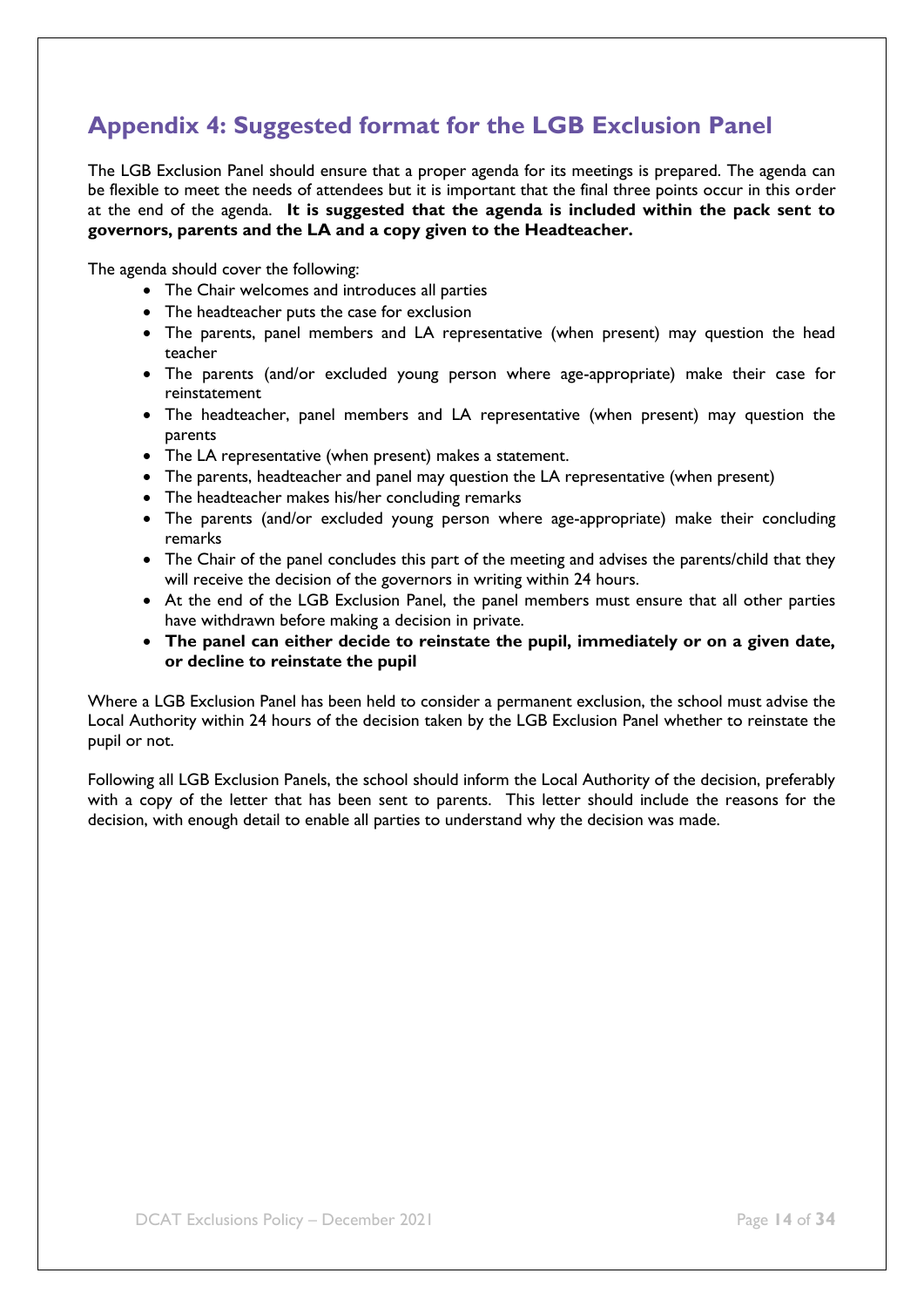# <span id="page-17-0"></span>**Appendix 5: LGB Exclusion Panel Checklist**

The panel may find it useful to use this checklist when considering the exclusion.

| <b>Considerations</b>                                   | $\overline{v}$ or x | <b>Comments</b> |
|---------------------------------------------------------|---------------------|-----------------|
| The quality of the evidence                             |                     |                 |
| Have the facts been established? Was a full             |                     |                 |
| investigation, involving appropriate witnesses, carried |                     |                 |
| out? Is the excluded pupil's voice present?             |                     |                 |
| How did the incident relate to the school's             |                     |                 |
| behaviour policy?                                       |                     |                 |
| Was the pupil responsible for the behaviour that led    |                     |                 |
| to the exclusion? (Governors should consider            |                     |                 |
| matters on the 'balance of probability' and if there is |                     |                 |
| serious doubt, a reinstatement should be directed).     |                     |                 |
| Was the exclusion a proportionate response?             |                     |                 |
| Was the exclusion a reasonable and proportionate        |                     |                 |
| response to the behaviour?                              |                     |                 |
| Was it fair in respect of sanctions imposed on any      |                     |                 |
| other pupils involved?                                  |                     |                 |
| Were alternative strategies tried?                      |                     |                 |
| If the exclusion was a response to an ongoing           |                     |                 |
| pattern of deteriorating behaviour, was it used as a    |                     |                 |
| last resort after other strategies, including the       |                     |                 |
| involvement of outside agencies and support services    |                     |                 |
| had failed? (An Additional Needs Plan should be in      |                     |                 |
| place, clearly identifying and evaluating school        |                     |                 |
| strategies, internal and external support).             |                     |                 |
| Were there mitigating circumstances?                    |                     |                 |
| Are there any factors arising from parental             |                     |                 |
| representation or other factors? (e.g. special/medical  |                     |                 |
| needs, domestic circumstances, genuine remorse,         |                     |                 |
| loss of external exam opportunity)                      |                     |                 |
| Are there unmet Special Educational Needs               |                     |                 |
| or Mental Health needs that have contributed            |                     |                 |
| to the behaviour? (If there is doubt this exclusion     |                     |                 |
| could be unlawful under the Equalities Act 2010).       |                     |                 |
| Is there evidence that this has been considered by      |                     |                 |
| the Headteacher?                                        |                     |                 |
| Could there be other needs that have not been           |                     |                 |
| identified? Could any other strategies/investigations   |                     |                 |
| be tried (e.g. strategies in school, involving outside  |                     |                 |
| agencies)?                                              |                     |                 |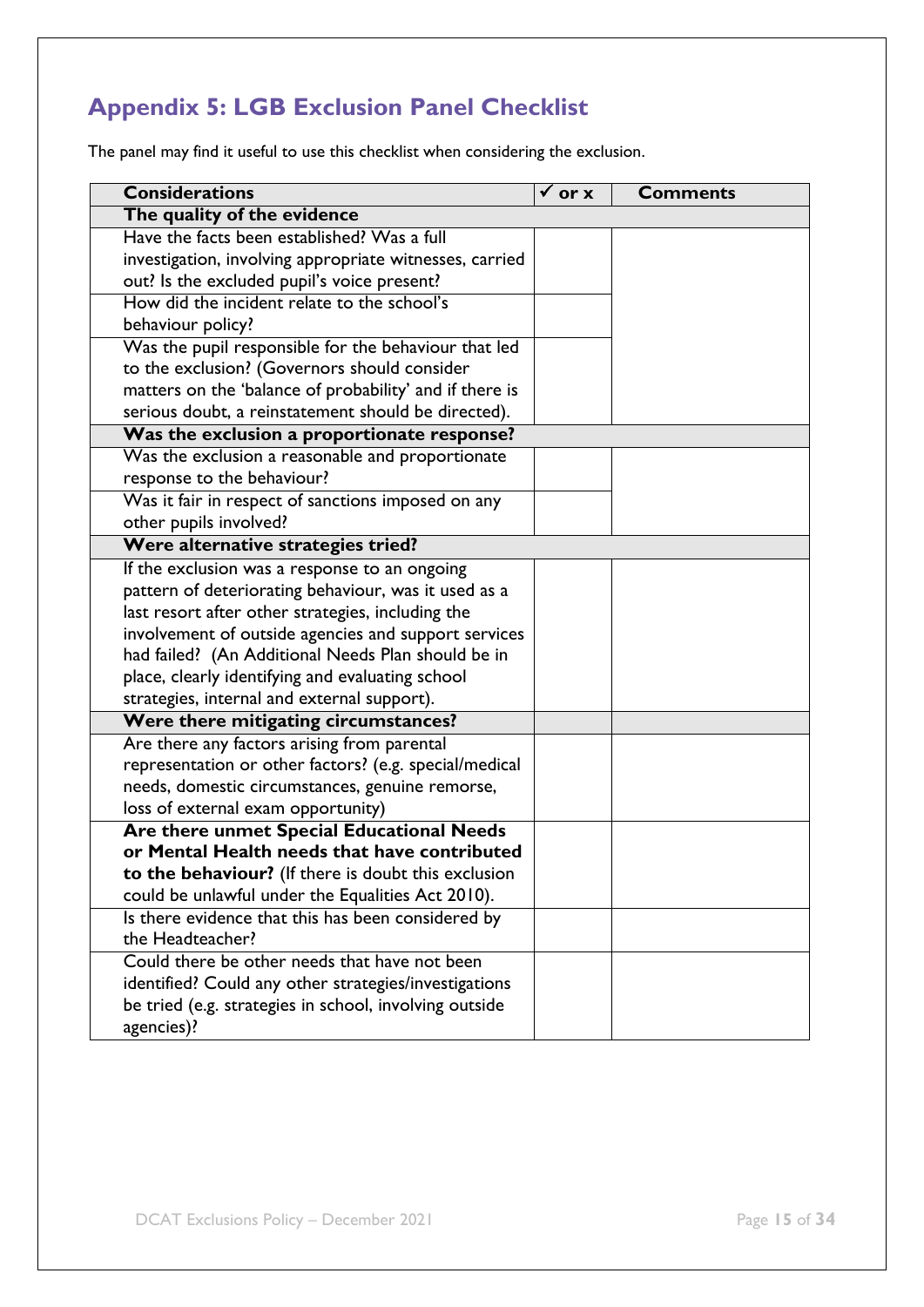# <span id="page-18-0"></span>**Appendix 6: Independent review panel training**

DCAT must ensure that all members of an independent review panel and clerks have received training within the 2 years prior to the date of the review.

Training must have covered:

- a) The requirements of the primary legislation, regulations and statutory guidance governing exclusions, which would include an understanding of how the principles applicable in an application for judicial review relate to the panel's decision making
- b) The need for the panel to observe procedural fairness and the rules of natural justice
- c) The role of the chair and the clerk of a review panel
- d) The duties of headteachers, governing boards and the panel under the Equality Act 2010
- e) The effect of section 6 of the Human Rights Act 1998 (acts of public authorities unlawful if not compatible with certain human rights) and the need to act in a manner compatible with human rights protected by that Act

In addition, a clerk must be appointed who should not have served as clerk to the LGB Exclusion meeting where the decision was made not to reinstate the pupil. He/she should have the training required by law and an up-to-date understanding of developments in case law, legislation and guidance which are relevant to exclusion. The Academy Trust should ensure that the clerk follows the advice in paragraphs 113-123 in 'Exclusion from maintained schools, academies and pupil referral units in England' (September 2017)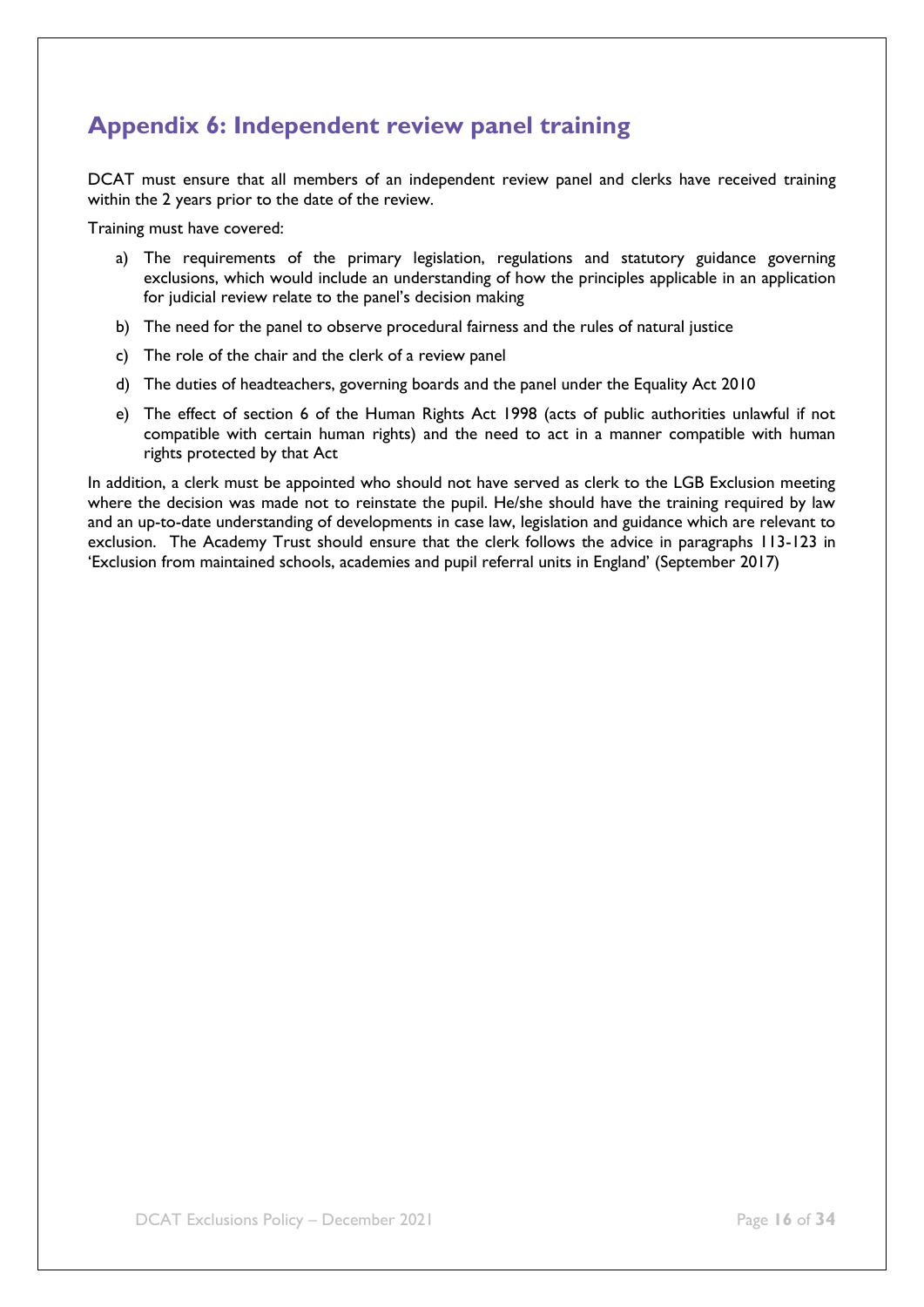# <span id="page-19-0"></span>**Appendix 7: Contact details for Local Authorities:**

#### **East Sussex County Council**

Education Support, Behaviour & Attendance Service Legal & Intervention Team St Mark's House 14 Upperton Road Eastbourne BN21 1EP Phone: 01273 481967 [School.exclusions@eastsussex.gov.uk](mailto:School.exclusions@eastsussex.gov.uk)

**Form EXNO1 can be accessed on the following [link](https://czone.eastsussex.gov.uk/student-management/children-in-care/exclusions/)**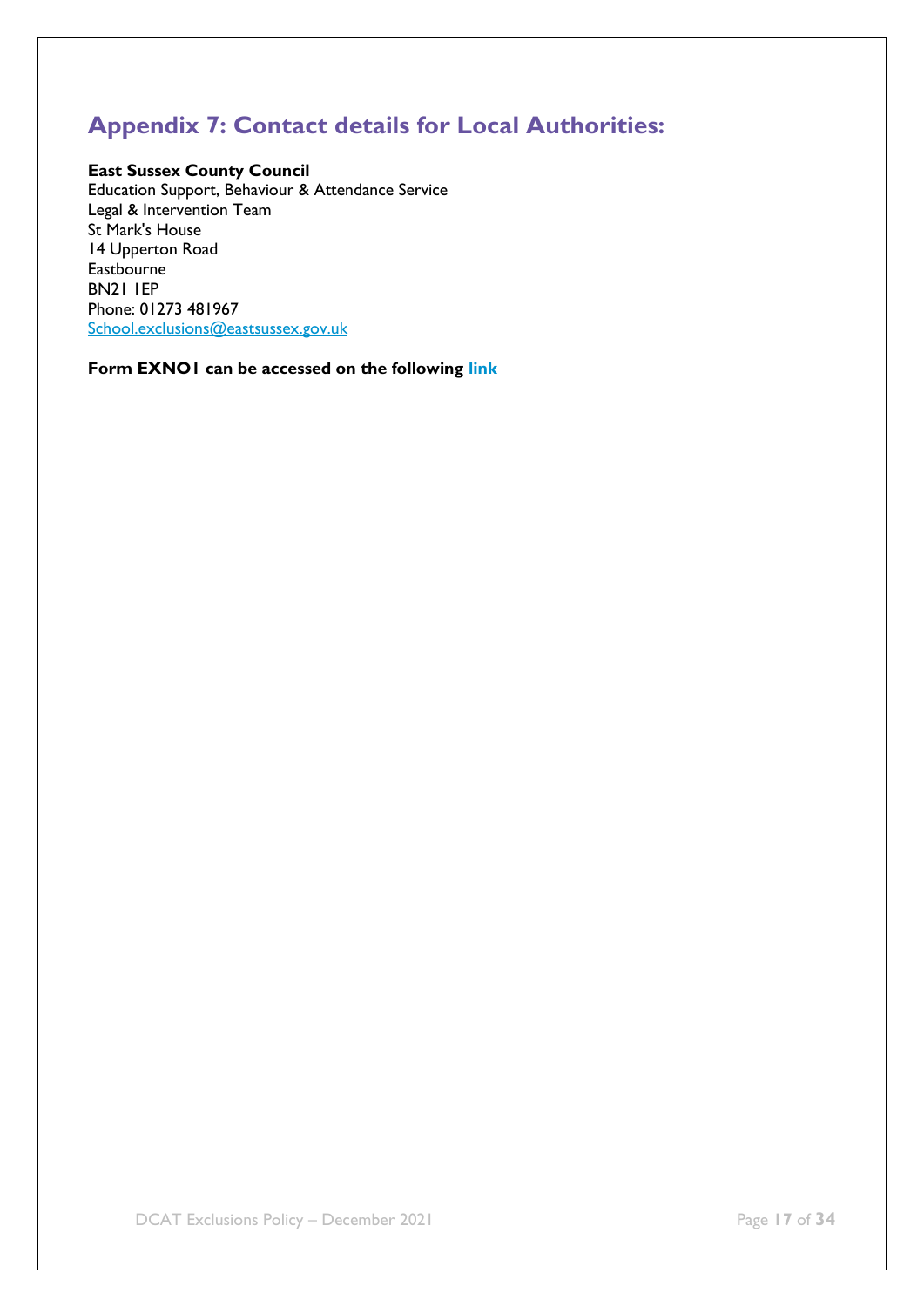# <span id="page-20-0"></span>**Appendix 8: Model letters and reasons for using them**

The letters can be used by schools to inform parents of decisions taken in respect of exclusions:

<span id="page-20-2"></span><span id="page-20-1"></span>

| <b>Which circumstances?</b>                      | Which<br>model<br>letter? | Who is the letter from? |
|--------------------------------------------------|---------------------------|-------------------------|
| A Suspension of 5 days or fewer in one           |                           | Headteacher             |
| term                                             |                           |                         |
| A Suspension of more than 5 but not more         | $\overline{2}$            | Headteacher             |
| than 15 days in one term                         |                           |                         |
| A Suspension of more than 15 days in one         | $\overline{3}$            | Headteacher             |
| <u>term OR if a public examination is missed</u> |                           |                         |
| due to the Suspension                            |                           |                         |
| <b>Invitation to a LGB Exclusion Panel</b>       | $\overline{\mathbf{4}}$   | Clerk to the LGB        |
| <b>Committee for a Suspension</b>                |                           |                         |
| Informing of the decision of the Governors       | $\overline{5}$            | Clerk to the LGB        |
| <b>Discipline Committee for a Suspension</b>     |                           |                         |
| Lunchtime exclusions of up to 5 days in          | $\overline{6}$            | Headteacher             |
| one term (Lunchtime exclusions count as          |                           |                         |
| $0.5$ days)                                      |                           |                         |
| Notification of a Permanent Exclusion            | 7                         | Headteacher             |
|                                                  |                           |                         |
| Invitation to a LGB Exclusion Panel for a        | $\overline{8}$            | Clerk to the LGB        |
| <b>Permanent Exclusion</b>                       |                           |                         |
| Informing of the decision of the LGB             | $\overline{9}$            | Clerk to the LGB        |
| <b>Exclusion Panel for a Permanent Exclusion</b> |                           |                         |
| <b>Withdrawing/Rescinding either a Fixed</b>     | $\overline{10}$           | Headteacher             |
| Term, or a Permanent Exclusion                   |                           |                         |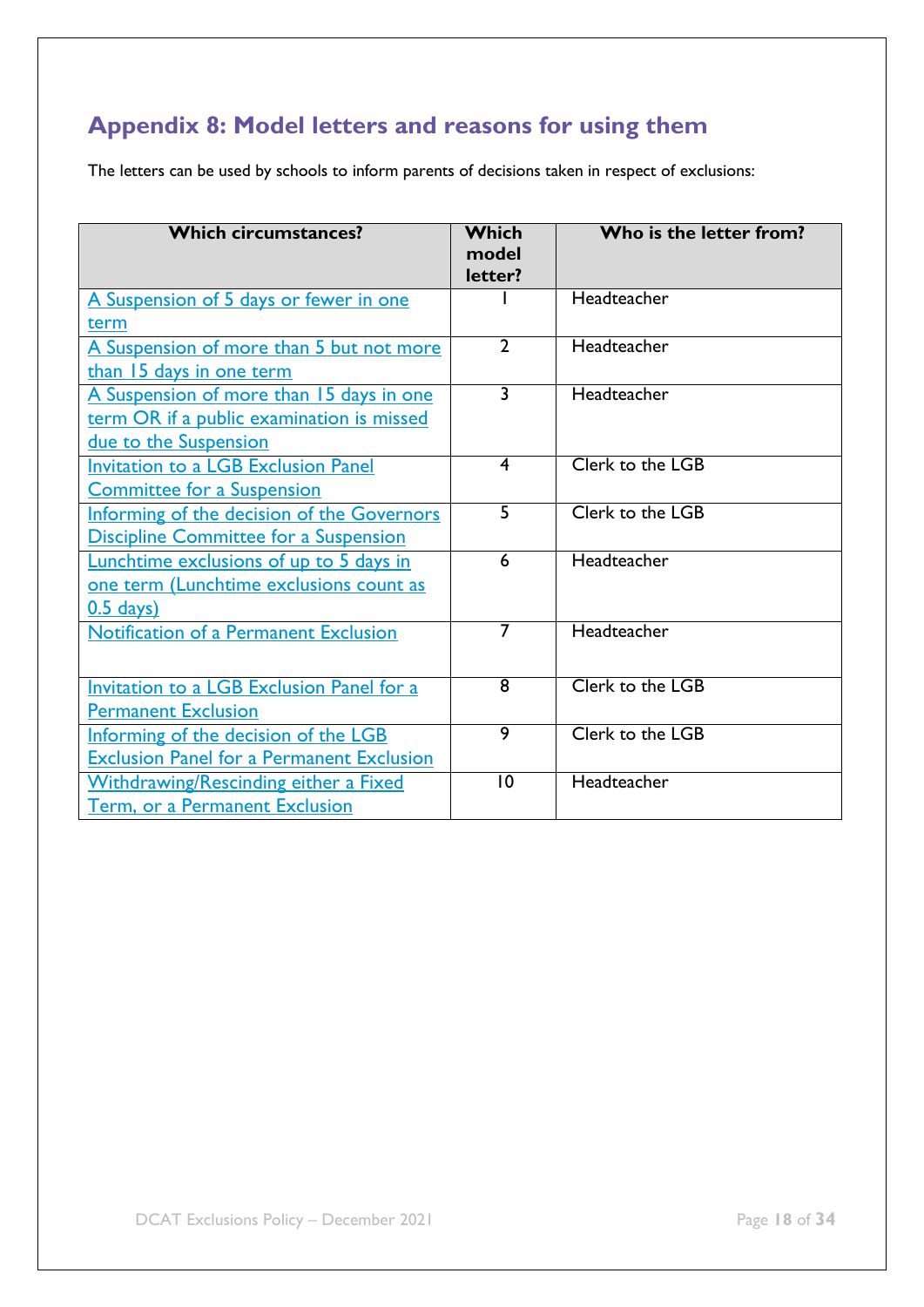### <span id="page-21-0"></span>**Appendix 8.1: Model Letter 1**

#### Dear **[parent's name]**

I am writing to inform you of my decision to suspend **[child's name]** for a fixed period between the dates **[specify period]** inclusive. This means that **[child's name]** will not be allowed in school during this period. The suspension begins/began on **[date]** and ends on **[date]**. **[child's name]** should return to school on **[first school day following the end of the fixed period exclusion]**.

I realise that this suspension may well be upsetting for you and your family, but the decision to suspend **[child's name]** has not been taken lightly. **[Child's name]** has been suspendd for this fixed period because **[specify full reason(s) for exclusion]**.

You have a duty to ensure that **[child's name]** is not present in a public place in school hours during the period of this suspension between **[specify period]** inclusive unless there is reasonable justification for this. I must advise you that you may receive a penalty notice from the Local Authority or be prosecuted if **[child's name]** is present in a public place during school hours without reasonable justification on the specified dates. If so, it will be for you to demonstrate reasonable justification.

We will set work for **[child's name]** to complete on the days specified in the previous paragraph, i.e. the school days during the period of the suspension when you must ensure that he/she is not present in a public place without reasonable justification. **[Detail the arrangements for this]**. Please ensure that the work set is completed and returned promptly to us for marking.

You have the right to make representations about this suspension to the Local Governing Board. If you wish to make representations please contact **[name of contact]** at **[contact details – to include address, telephone number, e-mail]**, as soon as possible. Please note that for this length of exclusion the Local Governing Board do not have to meet with you, they also have no power to direct reinstatement. However, they must consider any representations you make and they may place a copy of their findings on **[child's name]**'s school record.

You should also be aware that if you think that discrimination has occurred under the Equalities Act 2010 in relation to this exclusion, you have the right to make a claim to the First-tier Tribunal (for disability discrimination) or a County Court (for other forms of discrimination). The address to which claims for disability discrimination should be sent is SENDIST, 1st Floor, Darlington Magistrates Court, Parkgate, Darlington, DL1 1RU (Tel: 01325 289350, Email address: [sendist@hmcts.gsi.gov.uk.](mailto:sendist@hmcts.gsi.gov.uk)) Making a claim would not affect your right to make representations to the LGB Exclusion Panel

You are requested to attend a reintegration interview with **[child's name]** at the school on **[date]** at **[time]**. If that is not convenient, please contact **[enter name of person to be contacted]** as soon as possible to arrange a suitable alternative date and time. The reintegration interview will be conducted by **[enter "me" or the name and position of the person who will conduct the reintegration interview]**. The purpose of the reintegration interview is to discuss how best your child's return to school can be managed. Please note that failure to attend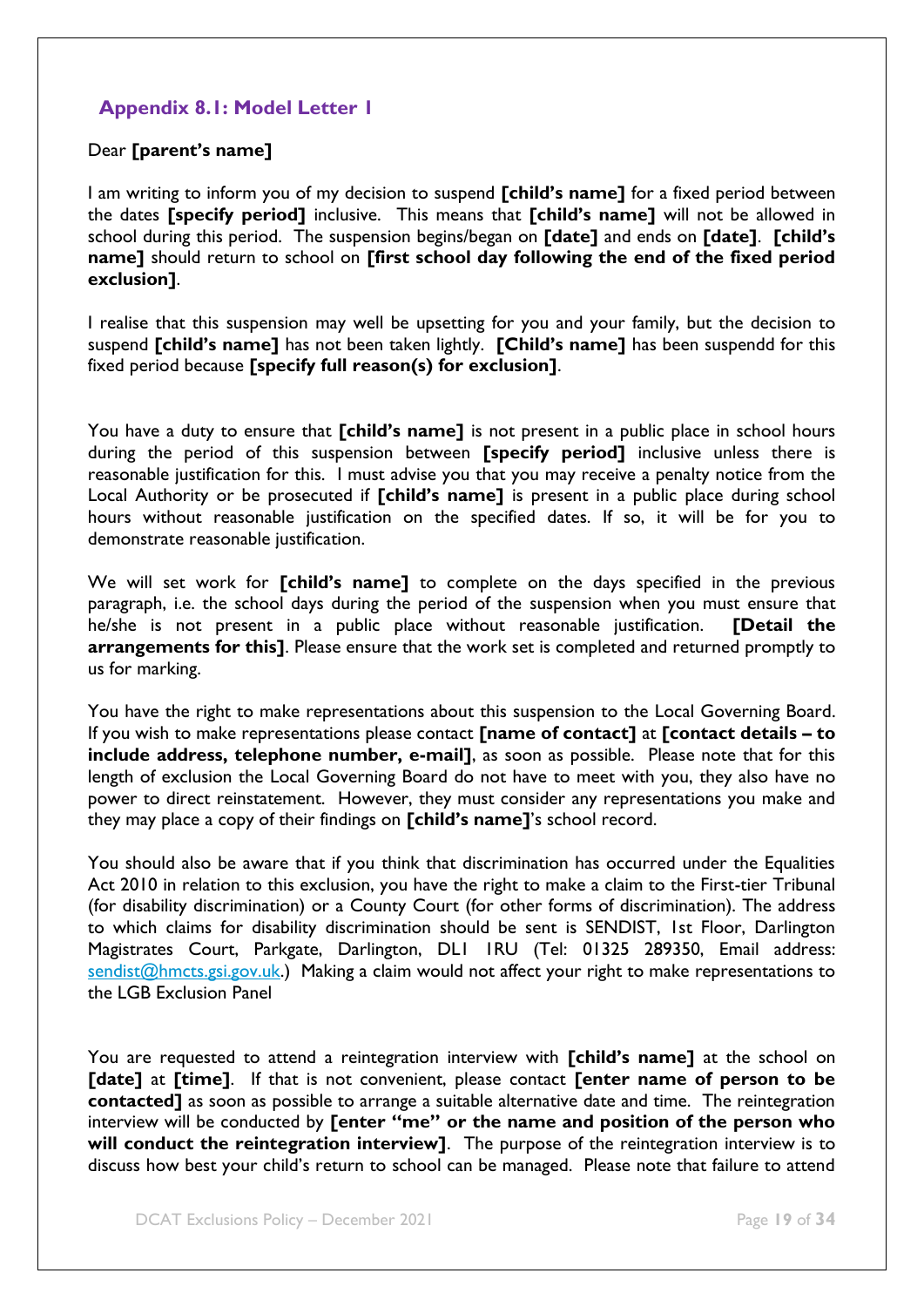a reintegration interview may be a factor taken into account by a magistrates' court if, on future application, they consider whether to impose a parenting order on you.

You also have the right to see a copy of **[child's name]**'s school record. Due to confidentiality restrictions, you will need to notify me in writing if you wish to be supplied with a copy of this. I will be happy to supply you with a copy if you request it. There may be a charge for photocopying.

You may find it useful to contact the Coram Children's Legal Centre [\(www.childrenslegalcentre.com](http://www.childrenslegalcentre.com/) ) or ACE Education [\(http://www.ace-ed.org.uk](http://www.ace-ed.org.uk/) ) and their advice line service on 03000 115 142 on Monday to Wednesday from 10 am to 1pm during term time).

You may also wish to refer to relevant sources of information about exclusions. The guidance from the Department for Education, entitled "Exclusion from Maintained Schools, Academies and Pupil Referral Units in England" is available at

<https://www.gov.uk/government/publications/school-exclusion>

**[Child's name]**'s exclusion expires on **[date]** and we expect **[him/her]** to return to school on **[date]** at **[time]**.

Yours sincerely,

<span id="page-22-0"></span>**[Name]** Head Teacher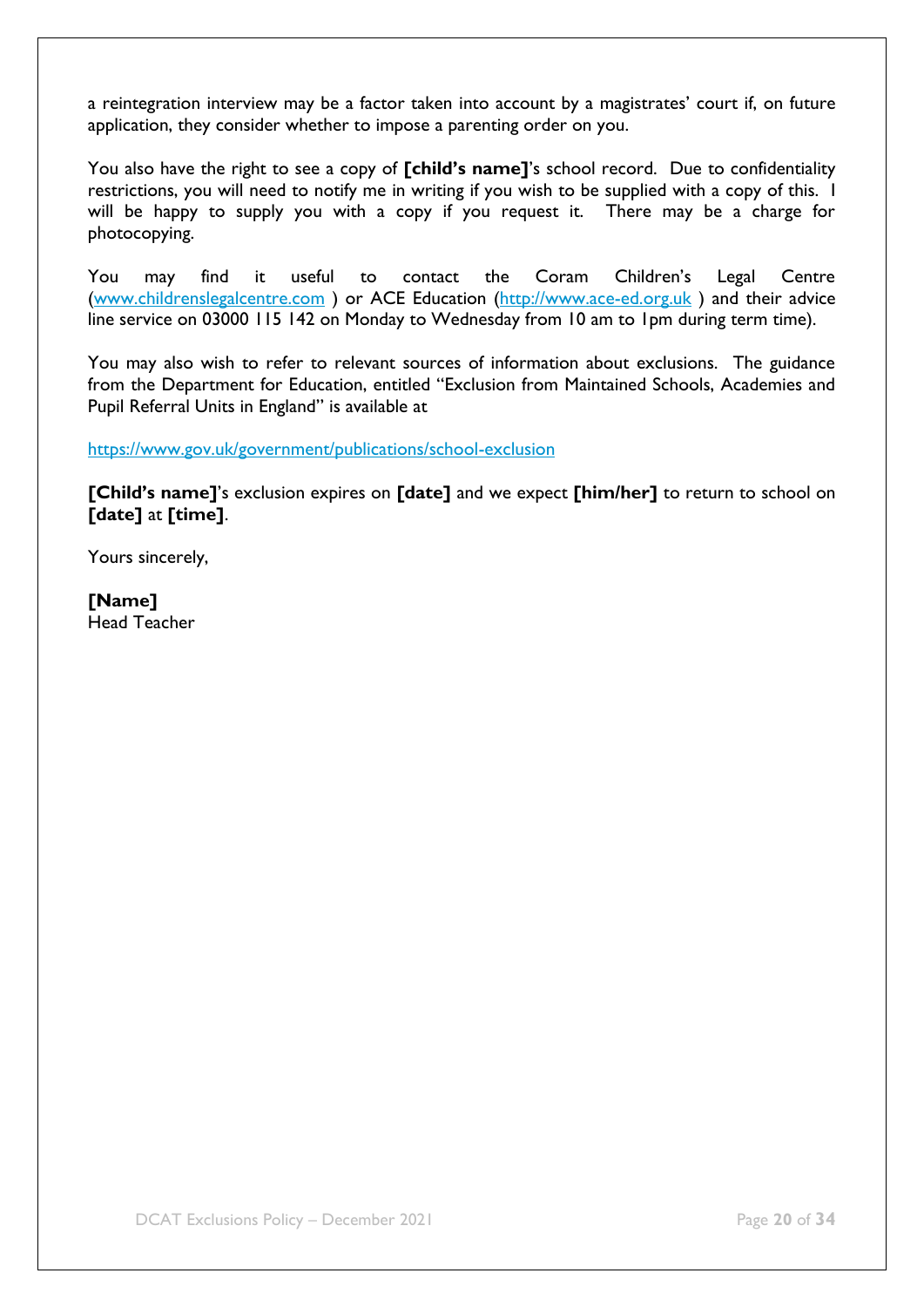### <span id="page-23-0"></span>**Appendix 8.2: Model Letter 2**

#### Dear **[parent's name]**

I am writing to inform you of my decision to suspend **[child's name]** for a fixed period between the dates **[specify period]** inclusive. This means that **[child's name]** will not be allowed in school during this period. The suspension begins/began on **[date]** and ends on **[date]**. **[child's name]** should return to school on **[first school day following the end of the** suspension**]**.

I realise that this exclusion may well be upsetting for you and your family, but the decision to suspend **[child's name]** has not been taken lightly. **[Child's name]** has been suspendd for this fixed period because **[specify full reason(s) for** suspension**]**.

You have a duty to ensure that **[child's name]** is not present in a public place in school hours during the first five days of a suspension, in this case between **[specify period]** inclusive unless there is reasonable justification for this. I must advise you that you may receive a penalty notice from the Local Authority or be prosecuted if **[child's name]** is present in a public place during school hours without reasonable justification on the specified dates. If so, it will be for you to demonstrate reasonable justification.

We will set work for **[child's name]** during the **[first 5, or specify other number as appropriate]** days of this suspension. **[Detail the arrangements for this]**.Please ensure that the work set is completed and returned promptly to us for marking.

From the **[6th school day of the pupil's** suspension - **specify date]** until the expiry of this exclusion we will arrange suitable alternative full-time education for **[child's name]**. Between the dates of **[dates between which suitable alternative full-time education has been arranged] [child's name]** should attend **[name and address of the alternative provider if not the home school]** between the hours of **[specify the start and finish times of the alternative provision, including the times for morning and afternoon sessions where relevant (this may not be identical to the start time of the home school)]** and report to **[staff member's name]**. **[If applicable, include information about transport arrangements from home to the alternative provider. If arrangements for provision from the sixth school day cannot not finalised by the time this letter is sent then say that the arrangements for suitable full time education will be notified shortly in a further letter.]**

You have the right to make representations about this suspension to the Local Governing Body Exclusion Panel. If you wish you have the right to request a meeting of the Local Governing Body Exclusion Panel to consider reinstatement of **[child's name]** and make representations at that meeting as the period of this suspension brings **[child's name]**'s total number of days of suspension to more than 5 but fewer than or equal to 15 days in a term. If you request a meeting the latest date by which the Local Governing Body Exclusion Panel must meet is **[specify date,**  which must be no later than the 50<sup>th</sup> school day after the date on which the Local **Governing Body Exclusion Panel was notified of the exclusion to which this letter relates]**. If you wish to make representations to the Local Governing Body Exclusion Panel please contact **[name of contact]** at **[contact details – address, telephone number, email]**, as soon as possible and within the deadline specified. You may be accompanied by a friend or representative, including a legal representative, if you wish. Please advise if you have a disability

**DCAT Exclusions Policy – December 2021** Page **21** of **34**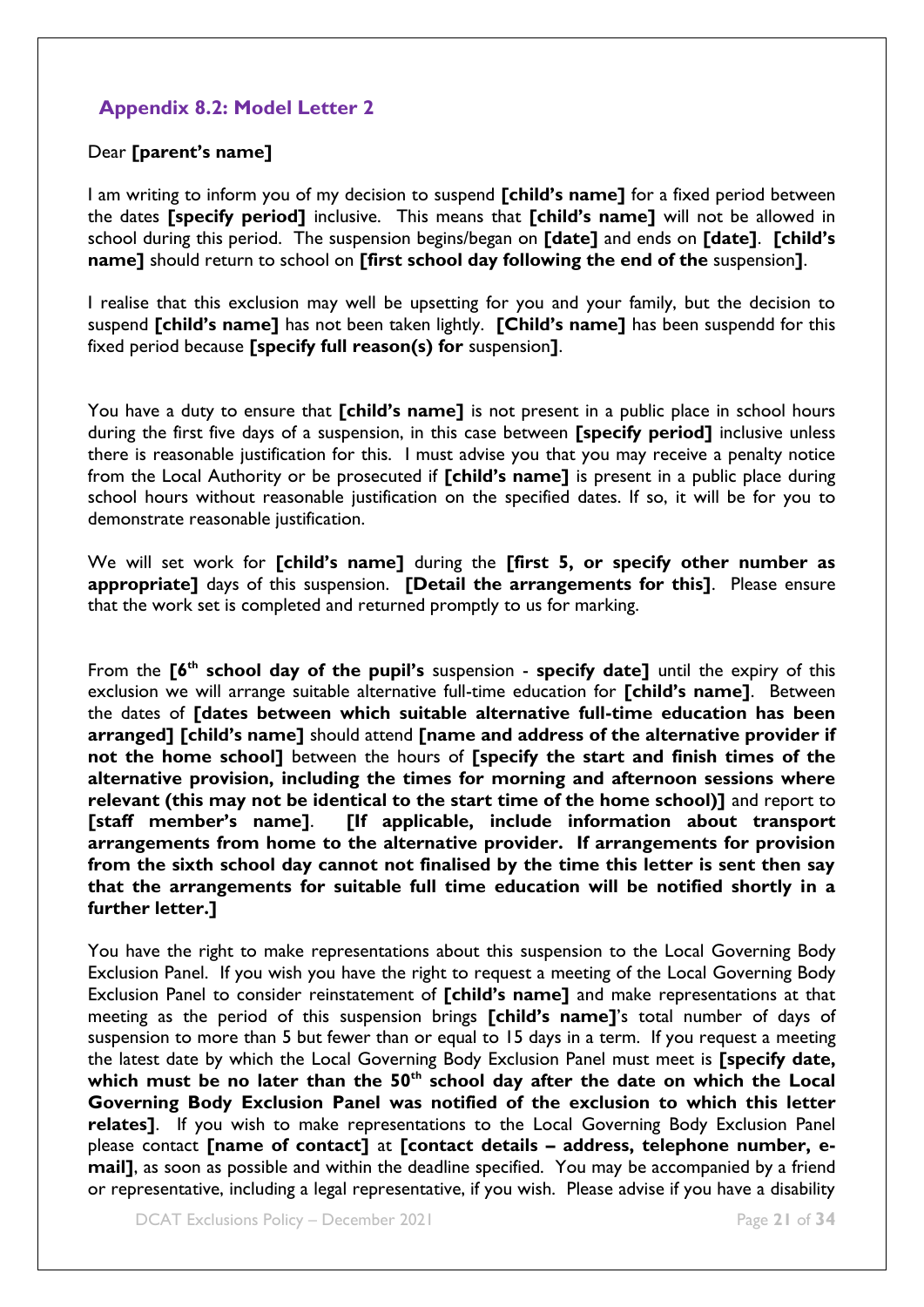or any special needs which would affect your ability to attend a meeting at the school. Also, please inform **[contact]** if it would be helpful for you to have an interpreter present at the meeting.

You should also be aware that if you think that discrimination has occurred under the Equalities Act 2010 in relation to this exclusion, you have the right to make a claim to the First-tier Tribunal (for disability discrimination) or a County Court (for other forms of discrimination). The address to which claims for disability discrimination should be sent is SENDIST, 1st Floor, Darlington Magistrates Court, Parkgate, Darlington, DL1 1RU (Tel: 01325 289350, Email address: [sendist@hmcts.gsi.gov.uk](mailto:sendist@hmcts.gsi.gov.uk) Making a claim would not affect your right to make representations to the Local Governing Body Exclusion Panel

You are requested to attend a reintegration interview with **[child's name]** at the school on **[date]** at **[time]**. If that is not convenient, please contact **[enter name of person to be contacted]** as soon as possible to arrange a suitable alternative date and time. The reintegration interview will be conducted by **[enter "me" or the name and position of the person who will conduct the reintegration interview]**. The purpose of the reintegration interview is to discuss how best your child's return to school can be managed. Please note that failure to attend a reintegration interview may be a factor taken into account by a magistrates' court if, on future application, they consider whether to impose a parenting order on you.

You also have the right to see a copy of **[child's name]**'s school record. Due to confidentiality restrictions, you will need to notify me in writing if you wish to be supplied with a copy of this. I will be happy to supply you with a copy if you request it. There may be a charge for photocopying.

You may find it useful to contact the Coram Children's Legal Centre [\(www.childrenslegalcentre.com](http://www.childrenslegalcentre.com/) ) or ACE Education [\(http://www.ace-ed.org.uk](http://www.ace-ed.org.uk/) ) and their advice line service on 03000 115 142 on Monday to Wednesday from 10 am to 1pm during term time).

You may also wish to refer to relevant sources of information about exclusions. The guidance from the Department for Education, entitled "Exclusion from Maintained Schools, Academies and Pupil Referral Units in England" is available at

<https://www.gov.uk/government/publications/school-exclusion>

**[Child's name]**'s exclusion expires on **[date]** and we expect **[him/her]** to return to school on **[date]** at **[time]**.

Yours sincerely,

**[Name]** Head Teacher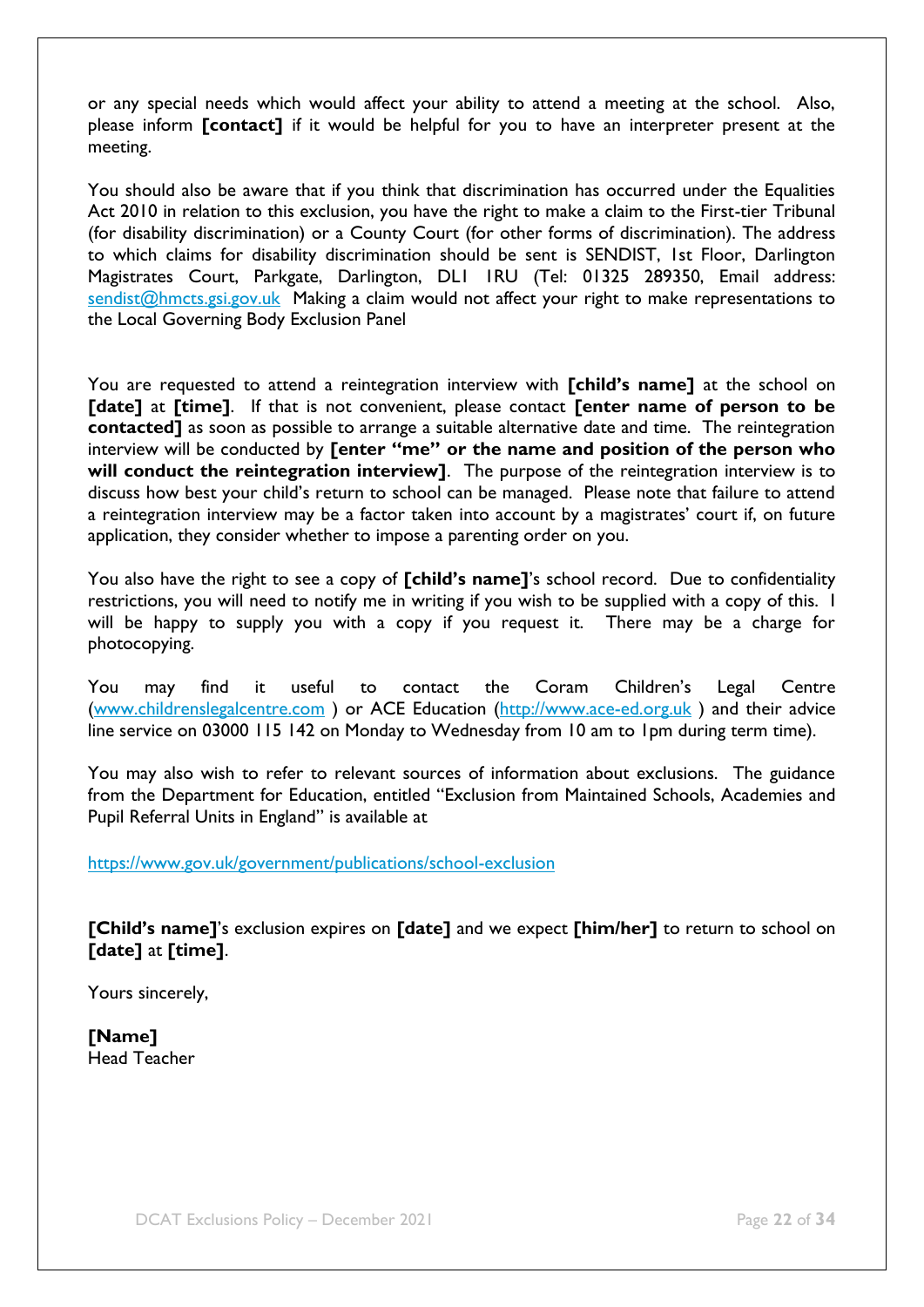### <span id="page-25-0"></span>**Appendix 8.3: Model Letter 3**

#### Dear **[parent's name]**

I am writing to inform you of my decision to suspend **[child's name]** for a fixed period between the dates **[specify period]** inclusive. This means that **[child's name]** will not be allowed in school during this period. The suspension begins/began on **[date]** and ends on **[date]**. **[child's name]** should return to school on **[first school day following the end of the** suspension**]**.

I realise that this suspension may well be upsetting for you and your family, but the decision to suspend **[child's name]** has not been taken lightly. **[Child's name]** has been suspended for this fixed period because **[specify full reason(s) for exclusion]**.

You have a duty to ensure that **[child's name]** is not present in a public place in school hours during the first five days of a suspension, in this case between **[specify period]** inclusive unless there is reasonable justification for this. I must advise you that you may receive a penalty notice from the Local Authority or be prosecuted if **[child's name]** is present in a public place during school hours without reasonable justification on the specified dates. If so, it will be for you to demonstrate reasonable justification.

We will set work for **[child's name]** during the **[first 5, or specify other number as appropriate]** days of this suspension. **[Detail the arrangements for this]**.Please ensure that the work set is completed and returned promptly to us for marking.

From the **[6th school day of the pupil's exclusion** - **specify date]** until the expiry of this suspension we will arrange suitable alternative full-time education for **[child's name]**. Between the dates of **[dates between which suitable alternative full-time education has been arranged] [child's name]** should attend **[name and address of the alternative provider if not the home school]** between the hours of **[specify the start and finish times of the alternative provision, including the times for morning and afternoon sessions where relevant (this may not be identical to the start time of the home school)]** and report to **[staff member's name]**. **[If applicable, include information about transport arrangements from home to the alternative provider. If arrangements for provision from the sixth school day cannot not finalised by the time this letter is sent then say that the arrangements for suitable full time education will be notified shortly in a further letter.]**

As this suspension brings **[child's name]**'s total number of days of suspensions to more than 15 days in total in one term the Local Governing Body Exclusion Panel must meet to consider the reinstatement of **[child's name]**. You may attend the review meeting and make representations to the Local Governing Body Exclusion Panel if you wish. The latest date by which the Local Governing Body Exclusion Panel must meet is **[specify date, which must be no later than 15 school days after the date on which the Local Governing Body Exclusion Panel was notified of the exclusion to which this letter relates]**. You will be notified by the Clerk to the Local Governing Body Exclusion Panel of the time, date and location of the meeting whether you choose to make representations or not. If you wish to make representations to the Local Governing Body Exclusion Panel please contact **[name of contact]** at **[contact details – address, telephone number, e-mail]**, as soon as possible

DCAT Exclusions Policy – December 2021 **Page 23 of 34**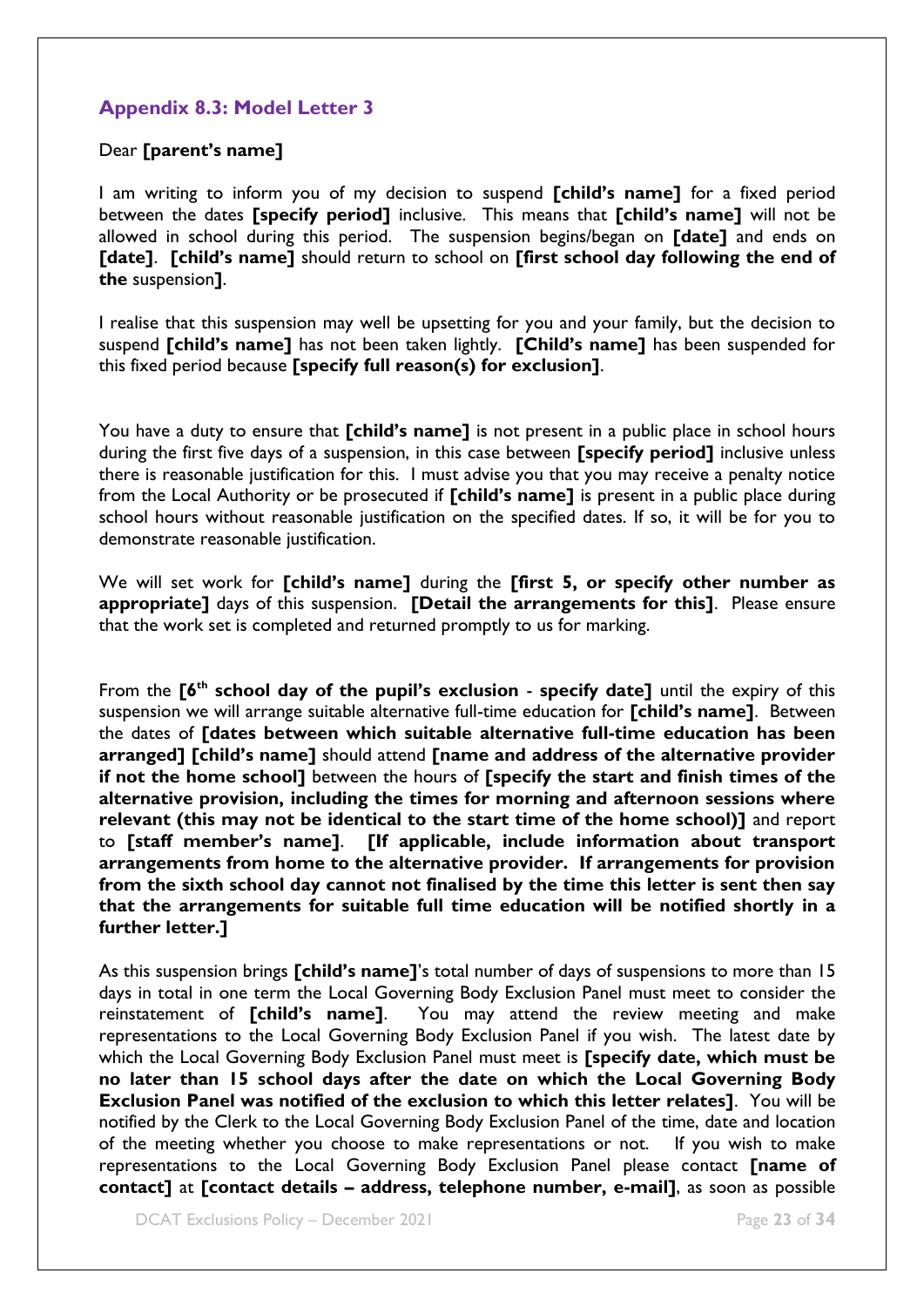after being notified of the date of the meeting. You may be accompanied by a friend or representative, including a legal representative, if you wish. Please advise if you have a disability or any special needs which would affect your ability to attend a meeting at the school. Also, please inform **[contact]** if it would be helpful for you to have an interpreter present at the meeting.

You should also be aware that if you think that discrimination has occurred under the Equalities Act 2010 in relation to this exclusion, you have the right to make a claim to the First-tier Tribunal (for disability discrimination) or a County Court (for other forms of discrimination). The address to which claims for disability discrimination should be sent is SENDIST, 1st Floor, Darlington Magistrates Court, Parkgate, Darlington, DL1 1RU (Tel: 01325 289350, Email address: [sendist@hmcts.gsi.gov.uk](mailto:sendist@hmcts.gsi.gov.uk) Making a claim would not affect your right to make representations to the Local Governing Body Exclusion Panel

You are requested to attend a reintegration interview with **[child's name]** at the school on **[date]** at **[time]**. If that is not convenient, please contact **[enter name of person to be contacted]** as soon as possible to arrange a suitable alternative date and time. The reintegration interview will be conducted by **[enter "me" or the name and position of the person who will conduct the reintegration interview]**. The purpose of the reintegration interview is to discuss how best your child's return to school can be managed. Please note that failure to attend a reintegration interview may be a factor taken into account by a magistrates' court if, on future application, they consider whether to impose a parenting order on you.

You also have the right to see a copy of **[child's name]**'s school record. Due to confidentiality restrictions, you will need to notify me in writing if you wish to be supplied with a copy of this. I will be happy to supply you with a copy if you request it. There may be a charge for photocopying.

You may find it useful to contact the Coram Children's Legal Centre [\(www.childrenslegalcentre.com](http://www.childrenslegalcentre.com/) ) or ACE Education [\(http://www.ace-ed.org.uk](http://www.ace-ed.org.uk/) ) and their advice line service on 03000 115 142 on Monday to Wednesday from 10 am to 1pm during term time).

You may also wish to refer to relevant sources of information about exclusions. The guidance from the Department for Education, entitled "Exclusion from Maintained Schools, Academies and Pupil Referral Units in England" is available at

<https://www.gov.uk/government/publications/school-exclusion>

**[Child's name]**'s suspension expires on **[date]** and we expect **[him/her]** to return to school on **[date]** at **[time]**. Yours sincerely,

**[Name]** Head Teacher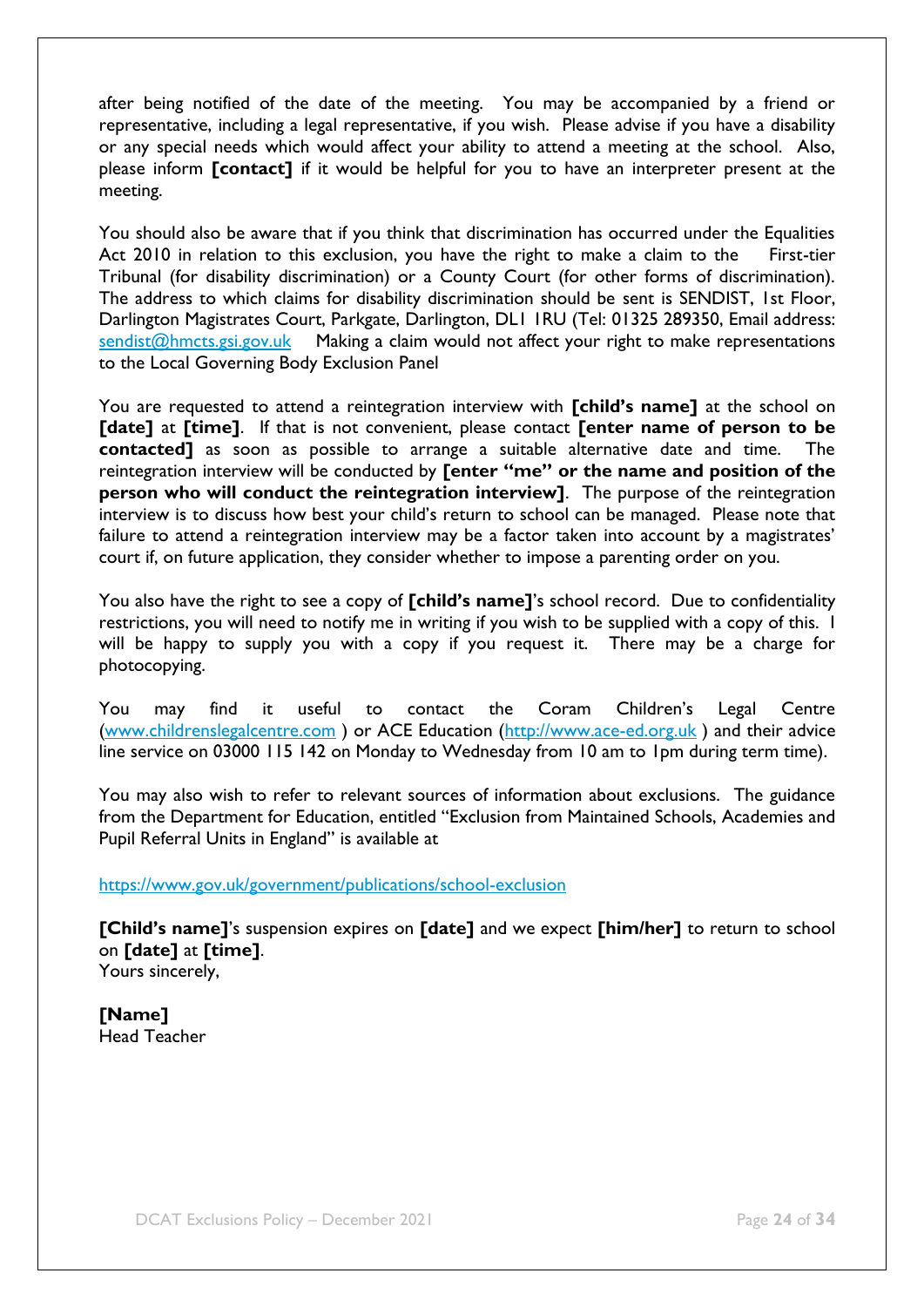### <span id="page-27-0"></span>**Appendix 8.4: Model Letter 4**

### Dear **[parent's name]**

I am writing to advise you that the meeting of the Local Governing Body Exclusion Panel to consider the reinstatement of **[child's name]** regarding their exclusions from school during the period **[start date and end date of the period of exclusion]** will take place at **[place]** on **[date]** at **[time]**.

If you would like to attend the meeting of the Local Governing Body Exclusion Panel, please contact **[enter "me" or the name of contact]** at **[contact details – address, telephone number, e-mail]** as soon as possible. You will have the opportunity to make representations to the panel. **[Child's name]** may attend the hearing with you. You may also be accompanied by a friend or representative, including a legal representative, if you wish. If you intend to be accompanied please let **[enter "me" or the name of contact]** know. Please advise if you have a disability or any special needs which would affect your ability to attend a meeting at the school. Also, please inform **[enter "me" or the name of contact]** if it would be helpful for you to have an interpreter present.

At the meeting the Chair will explain the order of proceedings and a copy is enclosed with this letter for your information.

If you wish to make a written representation this should be forwarded to me at the above address at least five school days before the meeting, i.e. by **[insert date]** so that it may be circulated in advance to the members of the Committee and to all parties including the Head Teacher.

The committee will consider the representations made by all parties and decide whether to reinstate **[child's name]**, either immediately or by a particular date.

If the Local Governing Body Exclusion Panel cannot direct reinstatement due to the period of exclusion having expired and your child having already returned to school they will place a copy of their findings on the child's school record.

As stated above, I would be grateful if you would let me know if you will be attending the meeting and if so, whether you will be accompanied.

Yours sincerely,

**[Name]** Clerk to the Local Governing Body Exclusion Panel Enc.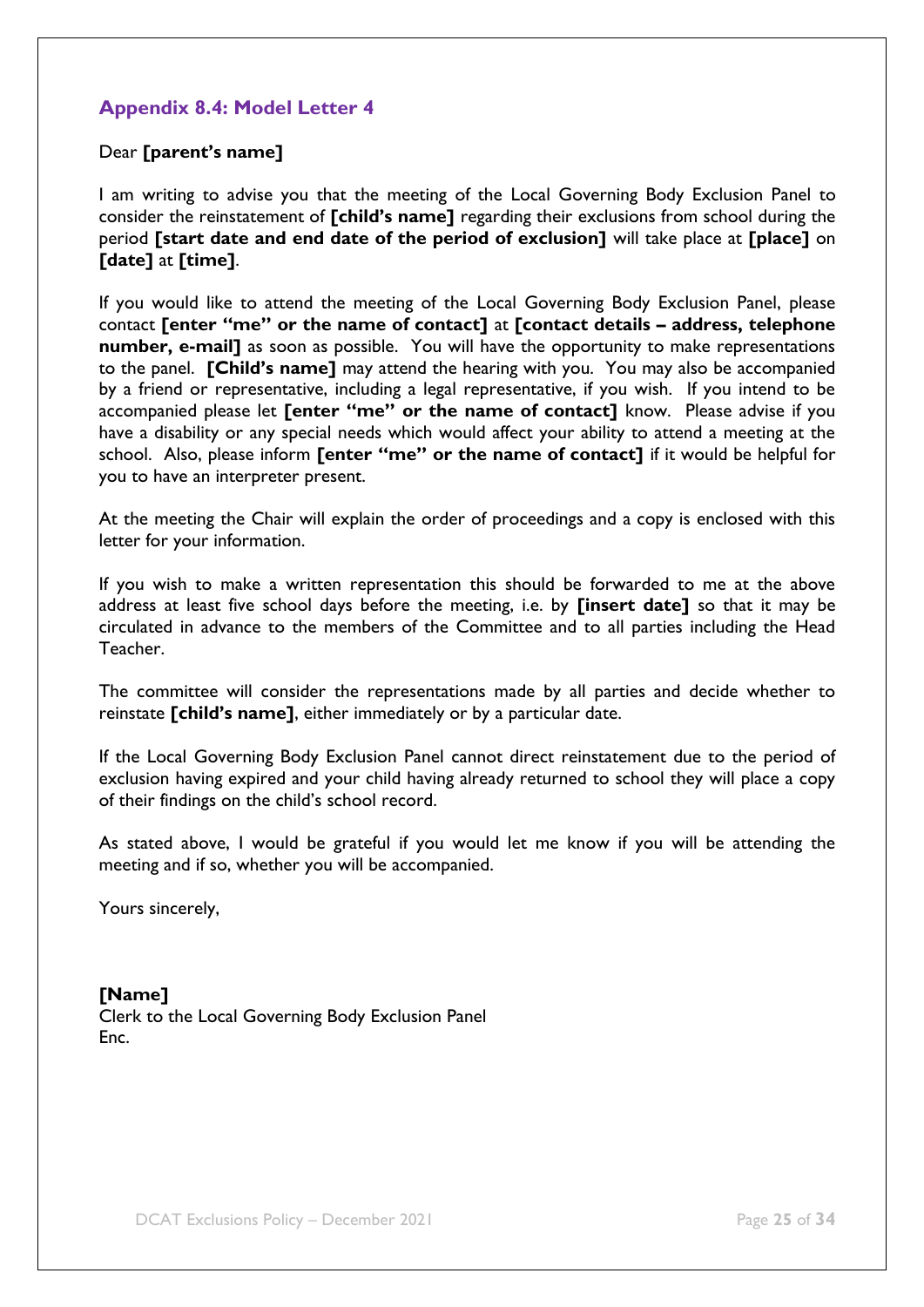### <span id="page-28-1"></span><span id="page-28-0"></span>**Appendix 8.5: Model Letter 5**

Dear **[parent's name]**

I am writing to confirm the decision reached by the Local Governing Body Exclusion Panel at their meeting on **[date of Local Governing Body Exclusion Panel meeting]** to consider the reinstatement of **[child's name]** regarding their suspension from school during the period **[start date and end date of the period of exclusion]**.

After careful consideration of all the evidence available and the representations made to the Local Governing Body Exclusion Panel, the committee has decided to

#### *EITHER*

not reinstate **[child's name]** for the following reason(s) **[inset reasons in as much detail as possible explaining how they were arrived at]**

*OR*

direct reinstatement from **[specify date]** for the following reason(s) **[insert reasons in as much detail as possible explaining how they were arrived at]**

As the period of **[child's name]**'s suspension has expired the committee's findings will be placed on your child's school record.

Yours sincerely

### **[Name]**

Clerk to the Local Governing Body Exclusion Panel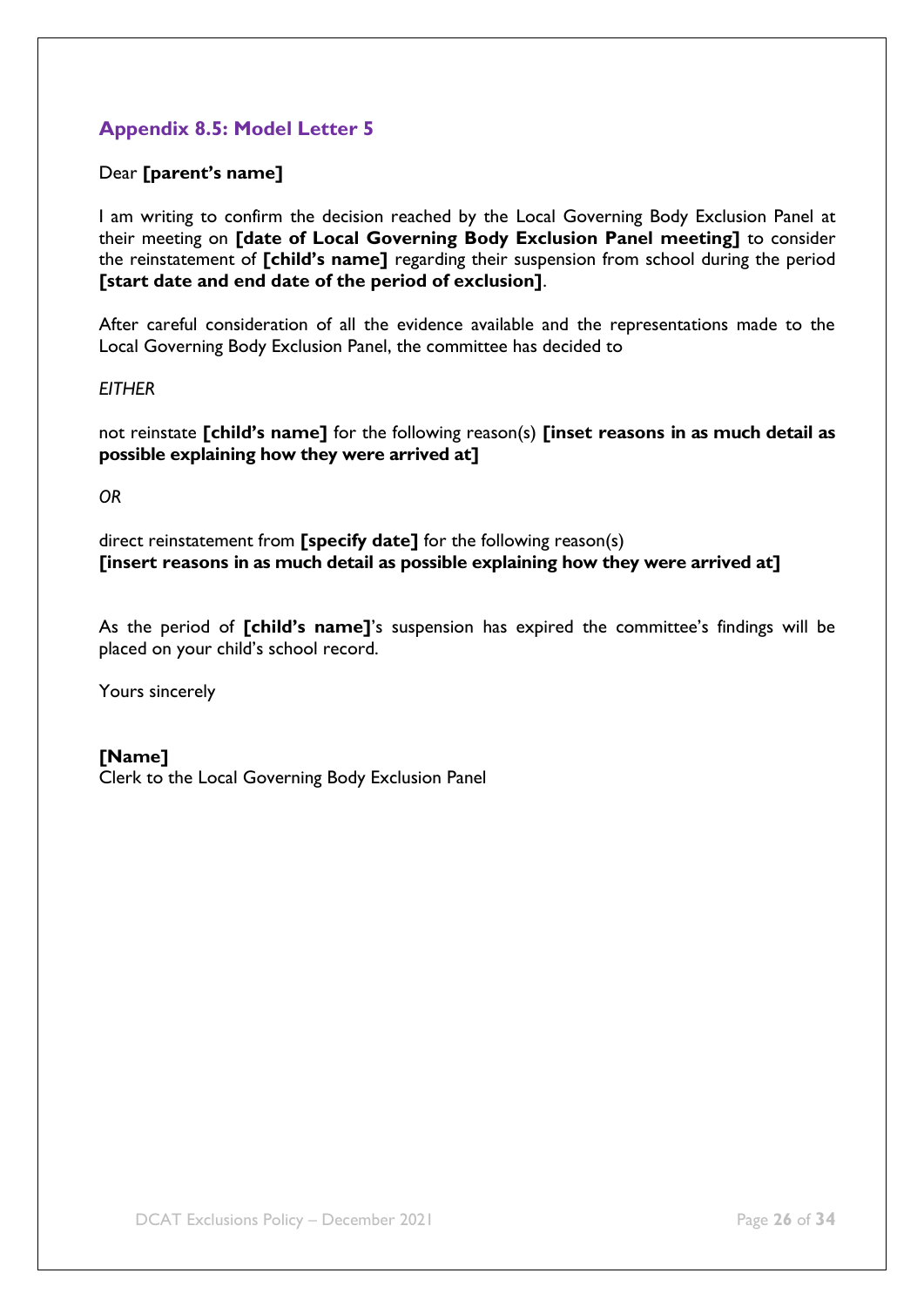### <span id="page-29-1"></span><span id="page-29-0"></span>**Appendix 8.6: Model Letter 6**

### Dear **[parent's name]**

I am writing to inform you of my decision to exclude **[child's name]** during lunchtimes for a fixed period of **[specify period**]. This means that **[child's name]** will not be allowed in school at lunchtimes for this period. The exclusion begins on **[date]** and ends on **[date]**.

I realise that this exclusion may well be upsetting for you and your family, but the decision to exclude **[child's name]** has not been taken lightly. **[Child's name]** has been excluded because **[specify full reason(s) for exclusion]**.

This exclusion covers the lunchtime period only from **[time]** to **[time]** and you should ensure that arrangements are in place for **[child's name]**'s supervision away from school during this period. You should also ensure **[child's name]** returns to school in time for the start of the afternoon session at **[time]**.

As **[child's name]** is eligible to receive a free school meal, I have made arrangements for a packed lunch to be provided for the period of the lunchtime exclusion.

You have the right to make representations about this exclusion to the Local Governing Body Exclusion Panel. If you wish to make representations please contact **[name of contact]** at **[contact details – to include address, telephone number, e-mail]**, as soon as possible. Whilst the Local Governing Body Exclusion Panel has no power to direct reinstatement, they must consider any representations you make and they may place a copy of their findings on **[child's name]**'s school record.

You should also be aware that if you think that discrimination has occurred under the Equalities Act 2010 in relation to this exclusion, you have the right to make a claim to the SENDIST, 1st Floor, Darlington Magistrates Court, Parkgate, Darlington, DL1 1RU (Tel: 01325 289350, Email address: [sendist@hmcts.gsi.gov.uk](mailto:sendist@hmcts.gsi.gov.uk)**.** Making a claim would not affect your right to make representations to the Local Governing Body Exclusion Panel.

You also have the right to see a copy of **[child's name]**'s school record. Due to confidentiality restrictions, you will need to notify me in writing if you wish to be supplied with a copy of this. I will be happy to supply you with a copy if you request it. There may be a charge for photocopying.

You may find it useful to contact the Coram Children's Legal Centre [\(www.childrenslegalcentre.com](http://www.childrenslegalcentre.com/) ) or ACE Education [\(http://www.ace-ed.org.uk](http://www.ace-ed.org.uk/) ) and their advice line service on 03000 115 142 on Monday to Wednesday from 10 am to 1pm during term time). You may also wish to refer to relevant sources of information about exclusions. The guidance from the Department for Education, entitled "Exclusion from Maintained Schools, Academies and Pupil Referral Units in England" is available at

<https://www.gov.uk/government/publications/school-exclusion>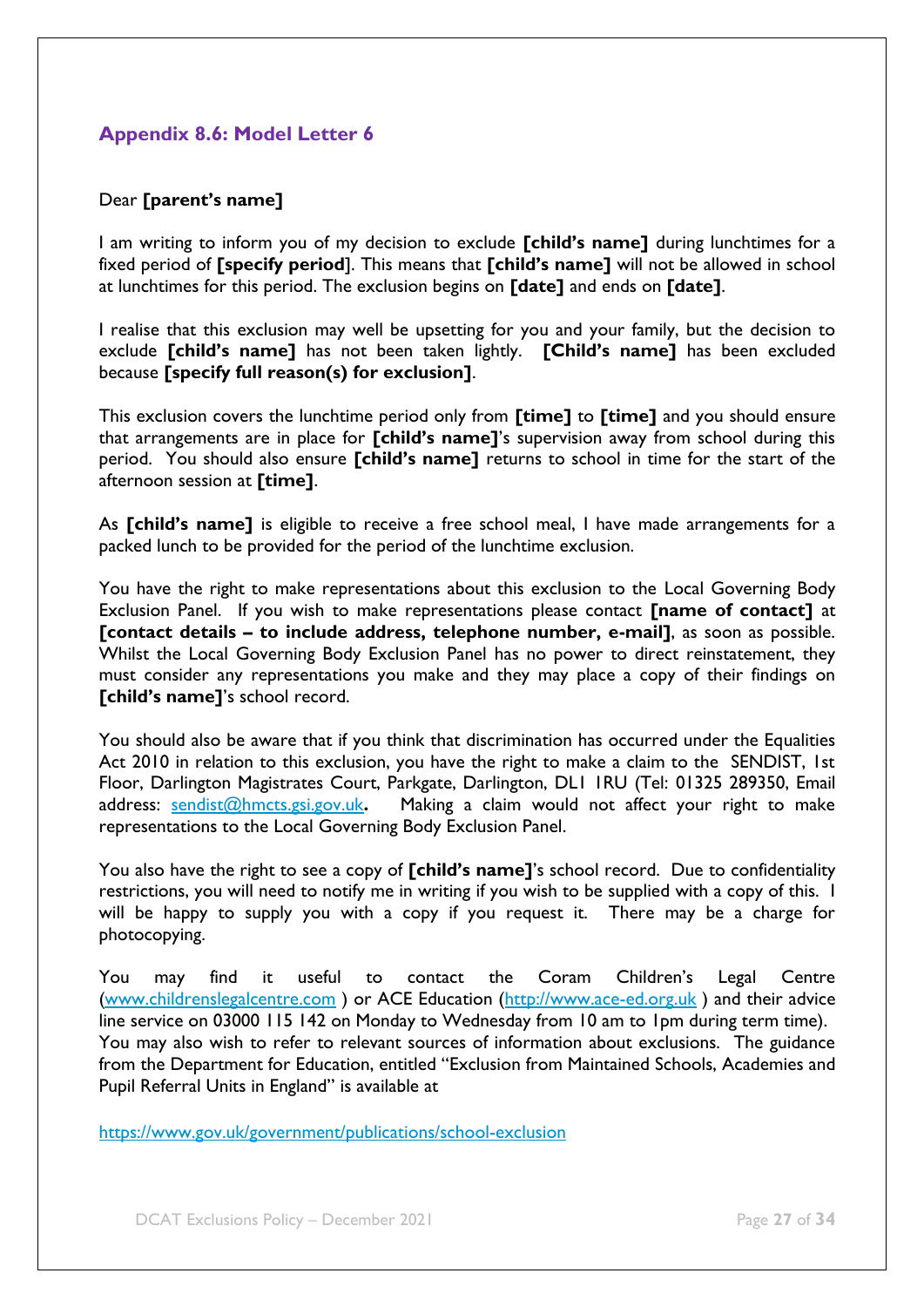**[Child's name]**'s lunchtime exclusion expires on **[date of last day of lunchtime exclusion]**  and **[child's name]** can return for lunchtime in school as from **[date of first school day following the last day of lunchtime exclusion]**.

Yours sincerely

<span id="page-30-0"></span>**[Name]** Head Teacher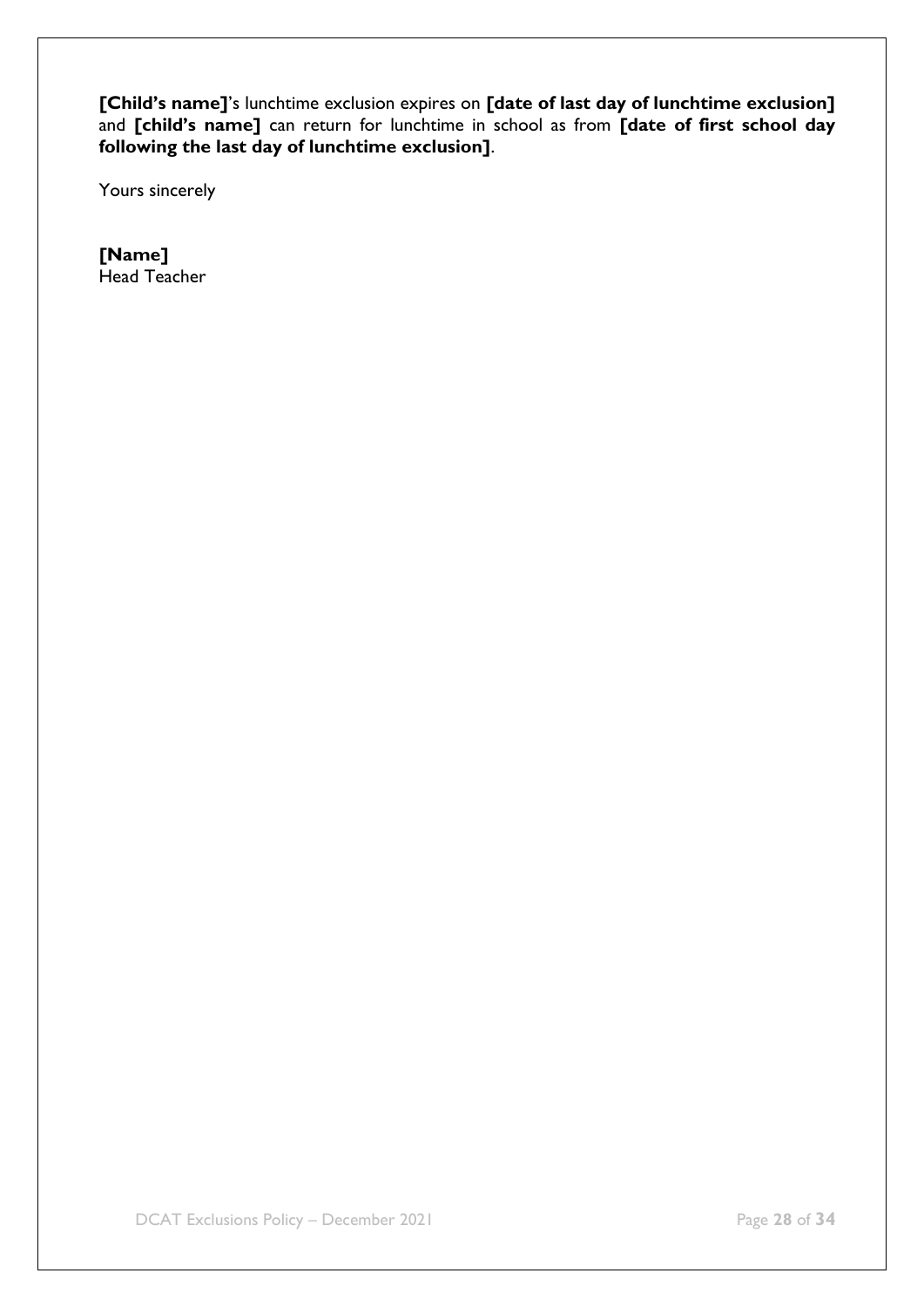### <span id="page-31-0"></span>**Appendix 8.7: Model Letter 7**

### Dear **[name(s) of parent(s)]**

I am writing to inform you of my decision to permanently exclude **[child's name]** with effect from **[date]**. This means that **[child's name]** will not be allowed in this school unless **[he/she]** is reinstated by the Local Governing Body Exclusion Panel.

I realise that this exclusion may well be upsetting for you and your family, but the decision to exclude **[child's name]** has not been taken lightly. **[Child's name]** has been permanently excluded because **[specify full reason(s) for exclusion]**.

You have a duty to ensure that **[child's name]** is not present in a public place in school hours during the first five days of this exclusion, in this case between **[specify period]** inclusive unless there is reasonable justification for this. I must advise you that you may receive a penalty notice from the Local Authority or be prosecuted if **[child's name]** is present in a public place during school hours without reasonable justification on the specified dates. If so, it will be for you to demonstrate reasonable justification.

Alternative arrangements for **[child's name]**'s education to continue will be made. We will set work for **[child's name]** during the first 5 days of this exclusion. **[Detail the arrangements for this]**.Please ensure that the work set is completed and returned promptly to us for marking.

From the sixth school day of the exclusion onwards, i.e. from **[specify the date]** the Local Authority will provide suitable full-time education. I have informed the Local Authority of your child's exclusion and you will shortly receive contact from them to let you know the arrangements for **[child's name]**'s education from the sixth school day of exclusion.

As this is a permanent exclusion the Local Governing Body Exclusion Panel must meet to consider **[child's name]'s** reinstatement. You may attend the review meeting and make representations to the Local Governing Body Exclusion Panel and ask the panel to reinstate your child if you wish. The Local Governing Body Exclusion Panel has the power to reinstate your child immediately or from a specified date, or, alternatively, they may decide not to reinstate **[child's name]** in which case you may ask for the Local Governing Body Exclusion Panel's decision to be reviewed by an Independent Review Panel. The latest date by which the Local Governing Body Exclusion Panel must meet is **[specify date, which must be no later than 15 school days after the date on which the Local Governing Body Exclusion Panel was notified of the exclusion to which this letter relates]**. You will be notified by the Clerk to the Local Governing Body Exclusion Panel of the time, date and location of the meeting whether you choose to make representations or not. If you wish to make representations to the Local Governing Body Exclusion Panel please contact **[name of contact]** at **[contact details – address, telephone number, e-mail]**, as soon as possible after being notified of the date of the meeting. You may be accompanied by a friend or representative, including a legal representative, if you wish. Please advise if you have a disability or any special needs which would affect your ability to attend a meeting at the school. Also, please inform **[contact]** if it would be helpful for you to have an interpreter present at the meeting.

You should also be aware that if you think that discrimination has occurred under the Equalities Act 2010 in relation to this exclusion, you have the right to make a claim to the First-tier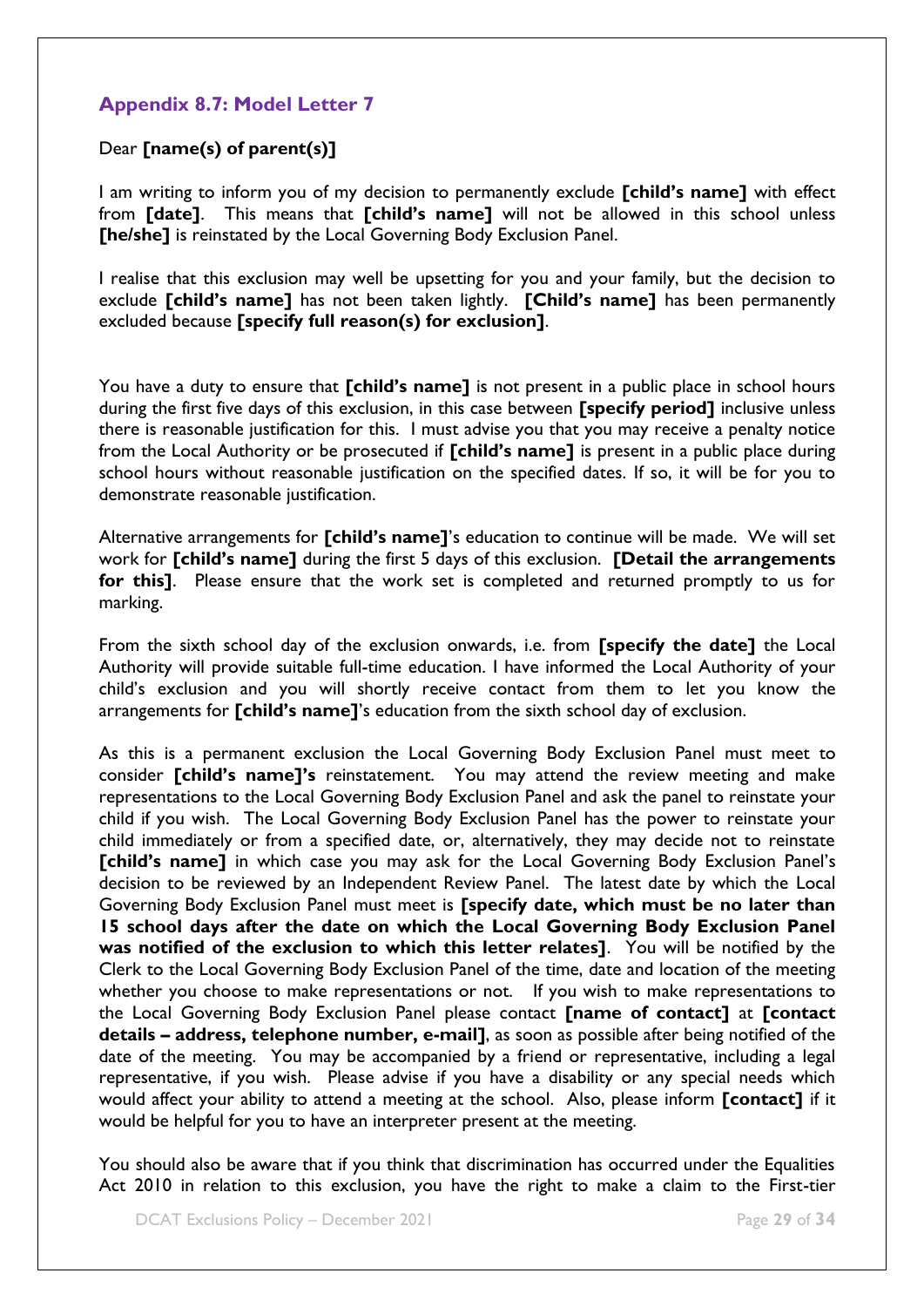Tribunal (for disability discrimination) or a County Court (for other forms of discrimination). The address to which claims for disability discrimination should be sent is SENDIST, 1st Floor, Darlington Magistrates Court, Parkgate, Darlington, DL1 1RU (Tel: 01325 289350, Email address: [sendist@hmcts.gsi.gov.uk](mailto:sendist@hmcts.gsi.gov.uk) . Making a claim would not affect your right to make representations to the Local Governing Body Exclusion Panel.

You also have the right to see a copy of **[child's name]**'s school record. Due to confidentiality restrictions, you will need to notify me in writing if you wish to be supplied with a copy of this. I will be happy to supply you with a copy if you request it. There may be a charge for photocopying.

You may find it useful to contact the Coram Children's Legal Centre [\(www.childrenslegalcentre.com](http://www.childrenslegalcentre.com/) ) or ACE Education [\(http://www.ace-ed.org.uk](http://www.ace-ed.org.uk/) ) and their advice line service on 03000 115 142 on Monday to Wednesday from 10 am to 1pm during term time).

You may also wish to refer to relevant sources of information about exclusions. The guidance from the Department for Education, entitled "Exclusion from Maintained Schools, Academies and Pupil Referral Units in England" is available at

<https://www.gov.uk/government/publications/school-exclusion>

Yours sincerely,

<span id="page-32-0"></span>**[Name]** Head Teacher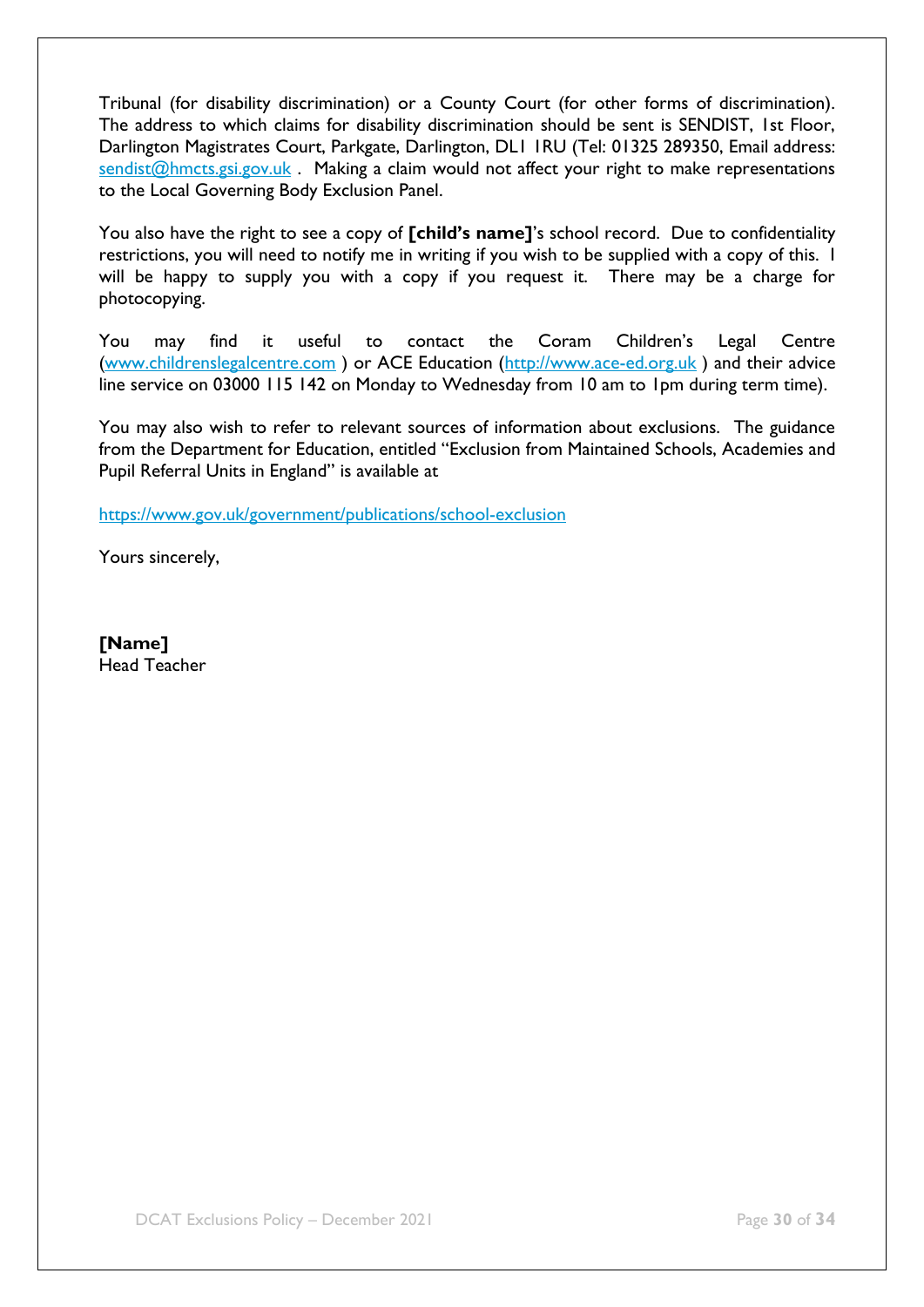### <span id="page-33-0"></span>**Appendix 8.8: Model Letter 8**

### Dear **[Name(s) of parent(s)]**

I am writing to advise you that the meeting of the Local Governing Body Exclusion Panel to consider reinstatement of **[child's name]** will take place at **[place]** on **[date]** at **[time]**.

If you would like to attend the meeting of the Local Governing Body Exclusion Panel, please contact **[enter "me" or the name of contact]** at **[contact details – address, telephone number, e-mail]** as soon as possible. You will have the opportunity to make representations to the panel. **[Child's name]** may attend the hearing with you. You may also be accompanied by a friend or representative, including a legal representative, if you wish. If you intend to be accompanied please let **[enter "me" or the name of contact]** know. Please advise if you have a disability or any special needs which would affect your ability to attend a meeting at the school. Also, please inform **[enter "me" or the name of contact]** if it would be helpful for you to have an interpreter present.

You have the right to request that a representative of the Local Authority be present at the Local Governing Body Exclusion Panel, in which case you should let **[enter "me" or the name of contact]** know so we can arrange this. The Local Authority representative would act as an observer at your request and therefore can only ask questions / makes comments if asked to do so by the Governing board of the academy**]**.

At the meeting the Chair will explain the order of proceedings and a copy is enclosed with this letter for your information.

If you wish to make a written representation this should be forwarded to me at the above address at least five school days before the meeting, i.e. by **[insert date]** so that it may be circulated in advance to the members of the Committee and to all parties including the Head Teacher.

The committee will consider the representations made by all parties and decide whether to uphold the exclusion or to direct **[child's name]**'s reinstatement, either immediately or by a particular date.

As stated above, I would be grateful if you would let me know if you will be attending the meeting and if so, whether you will be accompanied and if you would like a representative of the Local Authority to be present at the hearing.

Yours sincerely,

#### **[Name]**

Clerk to the Local Governing Body Exclusion Panel Enc.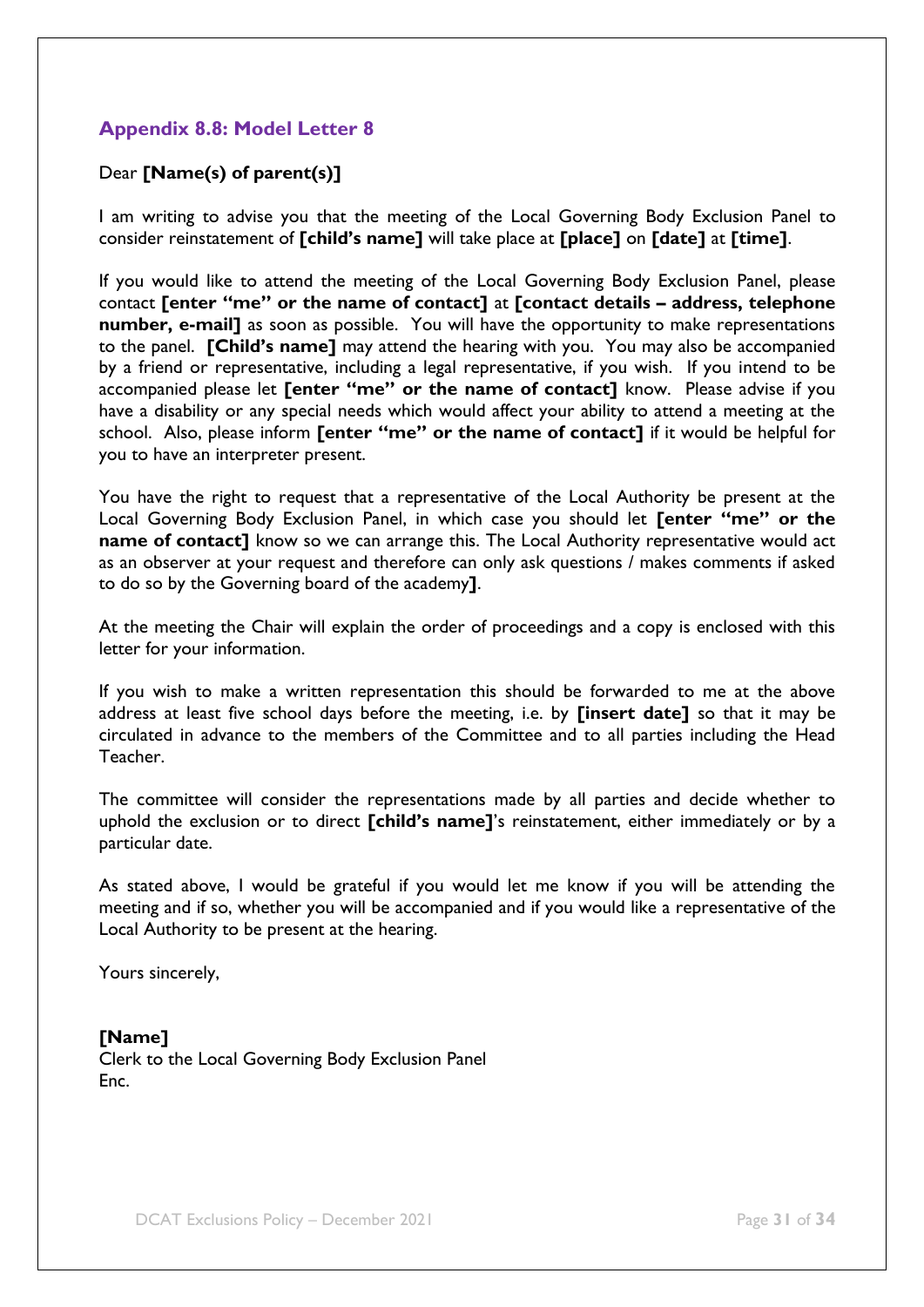### <span id="page-34-0"></span>**Appendix 8.9: Model Letter 9**

#### Dear [**parent's name]**

I am writing to confirm the decision reached by the Local Governing Body Exclusion Panel at their meeting on **[date of Local Governing Body Exclusion Panel meeting]** to consider reinstatement of **[child's name]** from **[name of school]** School.

After careful consideration of all the evidence available and the representations made to the Local Governing Body Exclusion Panel, the committee has decided to

### *EITHER*

not reinstate **[child's name]** for the following reason(s) **[inset reasons in as much detail as possible explaining how they were arrived at]**

*OR*

direct reinstatement from **[specify date]** for the following reason(s) **[insert reasons in as much detail as possible explaining how they were arrived at]**

The Head Teacher or a senior member of staff will contact you shortly to discuss the arrangements to be made for **[child's name]** to return to school

You have the right to ask for this decision to be reviewed by an Independent Review Panel. If you wish the decision to be reviewed by the Independent Review Panel please notify the Diocese of Chichester Academy Trust Head of Operations and Governance, Jo Saunders, in the first instance. You should then set out the reasons for requesting a review in writing and send this to: [jsaunders@dcat.academy](mailto:jsaunders@dcat.academy) no later than **[specify the latest date by which a review may be requested, i.e. 15 school days from the date on which notice in writing of the Local Governing Body Exclusion Panel's decision not to reinstate was sent to the parents (notice is deemed to have been given on the same day if it is delivered directly, or the second working day after posting if it is sent by first class mail)]**. If you feel that your child has special educational needs relevant to this exclusion you should refer to this in your written statement. If you have not requested that a review is held by **[repeat latest date]** you will lose your right to have the decision of the Local Governing Body Exclusion Panel reviewed.

An Independent Review Panel comprises of one serving, or recently retired (within the last 5 years) Head Teacher, one serving, or recently serving, experienced governor and one lay member who will be the Chairman. The review panel will rehear all the facts of the case. If any party has fresh evidence to present to the panel they may do so.

If you ask for the Local Governing Body Exclusion Panel's decision to be reviewed by the Independent Review Panel you have the right to require that an expert in Special Educational Needs (SEN) attends the review at no cost to you. You may require that an SEN expert attends the hearing irrespective of whether the school believes your child has special educational needs or not. The SEN expert's role is analogous to an expert witness, providing impartial advice to the panel on how special educational needs may have been relevant to the exclusion. Should you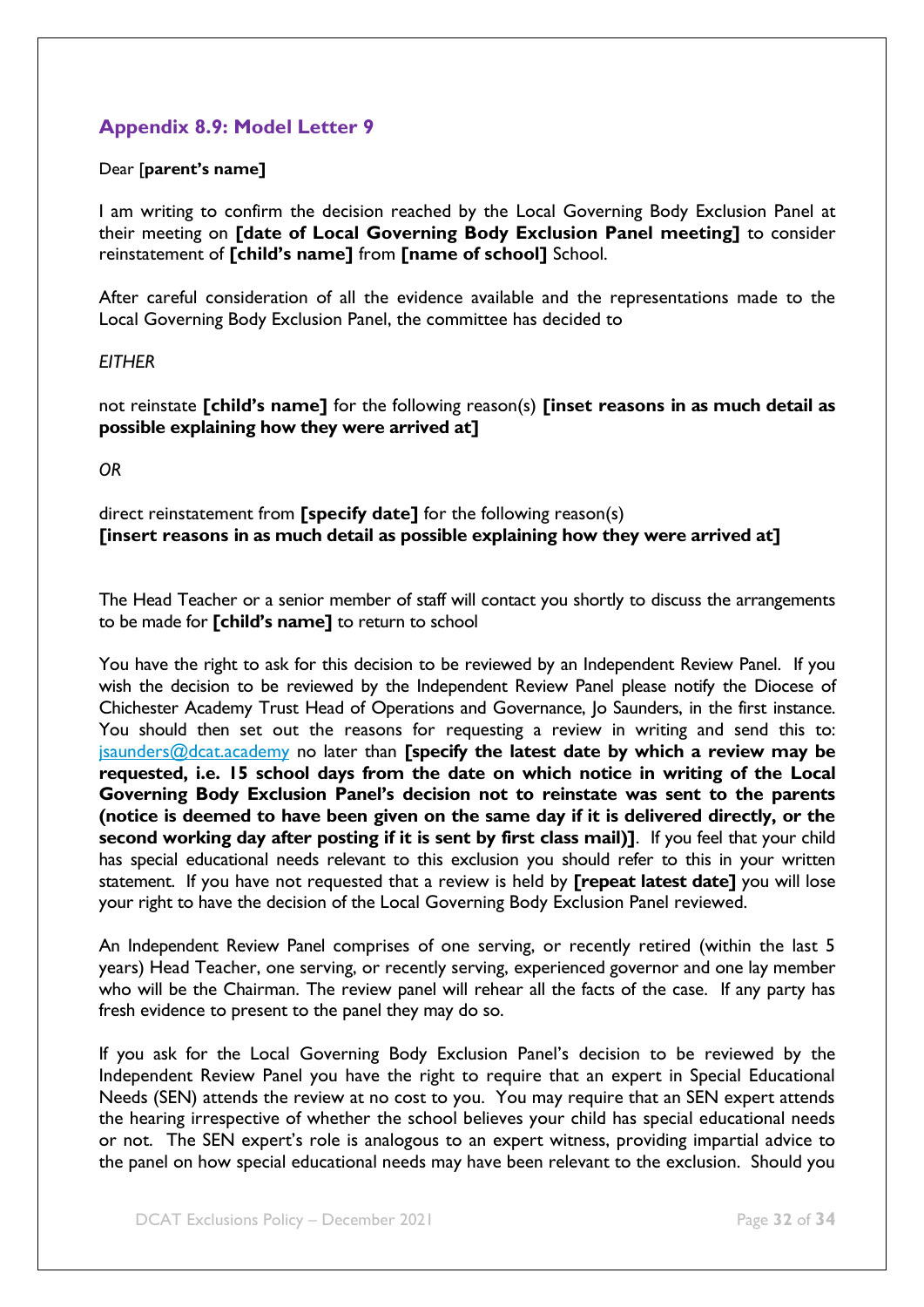request a review of the Local Governing Body Exclusion Panel's decision and you wish an SEN expert to be appointed please let Jo Saunders know.

I should also inform you that if you request a review of the Local Governing Body Exclusion Panel's decision you may, at your own expense, appoint a representative, including a legal representative, to make written and/or oral representations to the Independent Review Panel and that you may also bring a friend or supporter to the review. If you intend to be accompanied please let Jo Saunders know. Please also advise if you have a disability or any special needs which would affect your ability to attend the meeting and if it would be helpful for you to have an interpreter present.

Where a representative of the Local Authority attended the Local Governing Body Exclusion Panel meeting and made representation, he/she or another representative will also at your request attend the review and submit a statement in advance.

In determining the outcome of a review the panel can make one of three decisions: they may uphold the decision not to reinstate your child; they may recommend that the Local Governing Body Exclusion Panel reconsiders its decision not to reinstate your child; or they may quash the decision and direct that the Local Governing Body Exclusion Panel considers reinstatement again. A panel should only quash a decision where it considers that it was flawed when considered in the light of the principles applicable on an application for judicial review.

You may wish to contact Local Authority Behaviour & Attendance Service, who can provide advice. They can be contacted **[enter relevant LA details].**

You may find it useful to contact the Coram Children's Legal Centre [\(www.childrenslegalcentre.com](http://www.childrenslegalcentre.com/) ) or ACE Education [\(http://www.ace-ed.org.uk](http://www.ace-ed.org.uk/) ) and their advice line service on 03000 115 142 on Monday to Wednesday from 10 am to 1pm during term time).

You may also wish to refer to relevant sources of information about exclusions. The guidance from the Department for Education, entitled "Exclusion from Maintained Schools, Academies and Pupil Referral Units in England" is available at

<https://www.gov.uk/government/publications/school-exclusion>

Yours sincerely,

<span id="page-35-0"></span>**[Name]** Clerk to the Local Governing Body Exclusion Panel